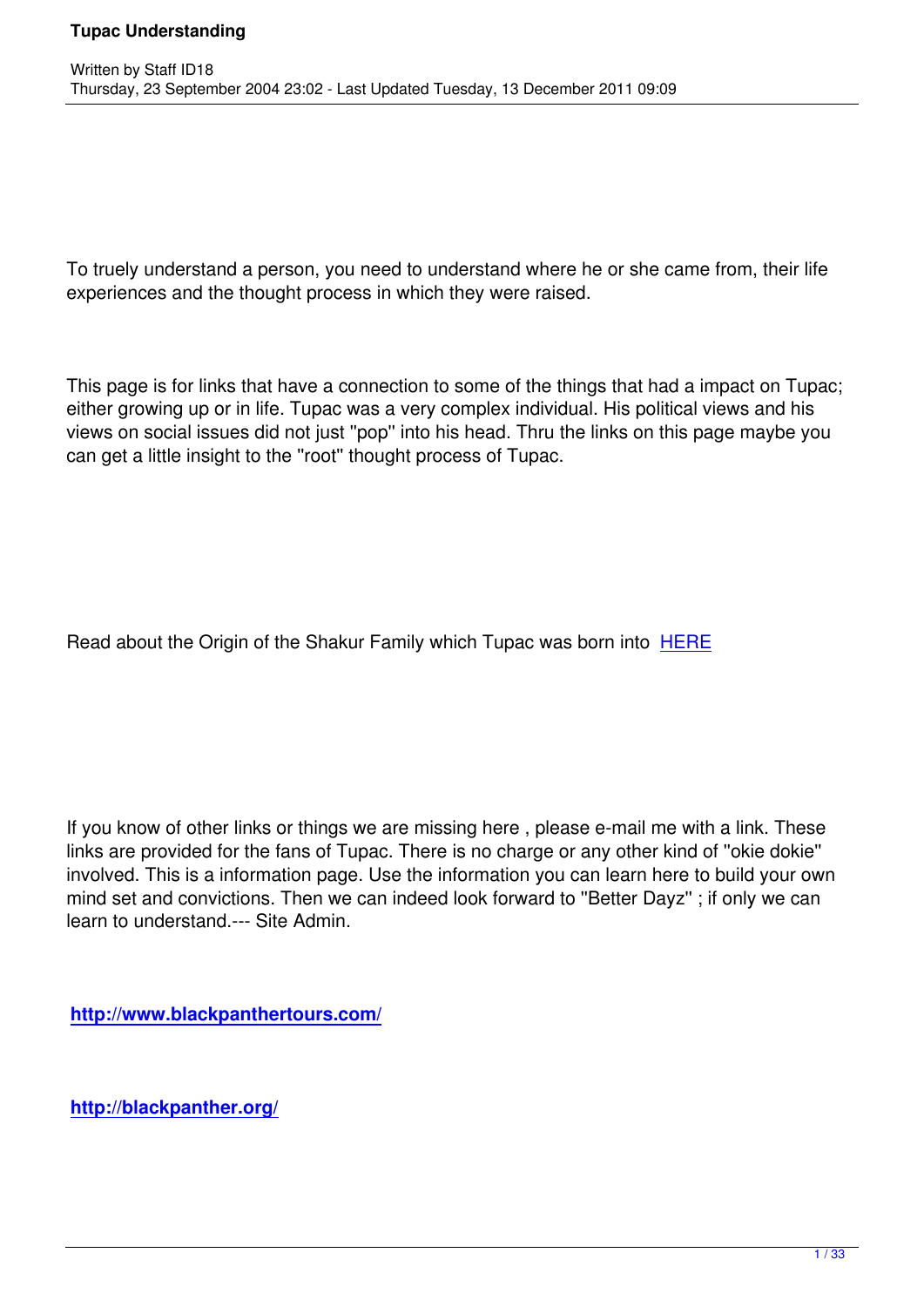**http://www.brothermalcolm.net/**

**[http://www.daretostruggle.com/](http://www.brothermalcolm.net/)**

**[http://www.mutulushakur.com/](http://www.daretostruggle.com/)**

**[http://www.assatashakur.org/](http://www.mutulushakur.com/)**

**[http://www.thetalkingdrum.co](http://www.assatashakur.org/)m/**

**[http://www.marcusgarvey.com/](http://www.thetalkingdrum.com/)**

**[http://www.fcnetwork.org/](http://www.marcusgarvey.com/)**

**[http://endabuse.org/](http://www.fcnetwork.org/)**

**[http://www.sfbayview](http://endabuse.org/).com/**

**[http://www.ibiblio.org/nge/](http://www.sfbayview.com/)**

[Information On The People M](http://www.ibiblio.org/nge/)entioned In Tupac's Life.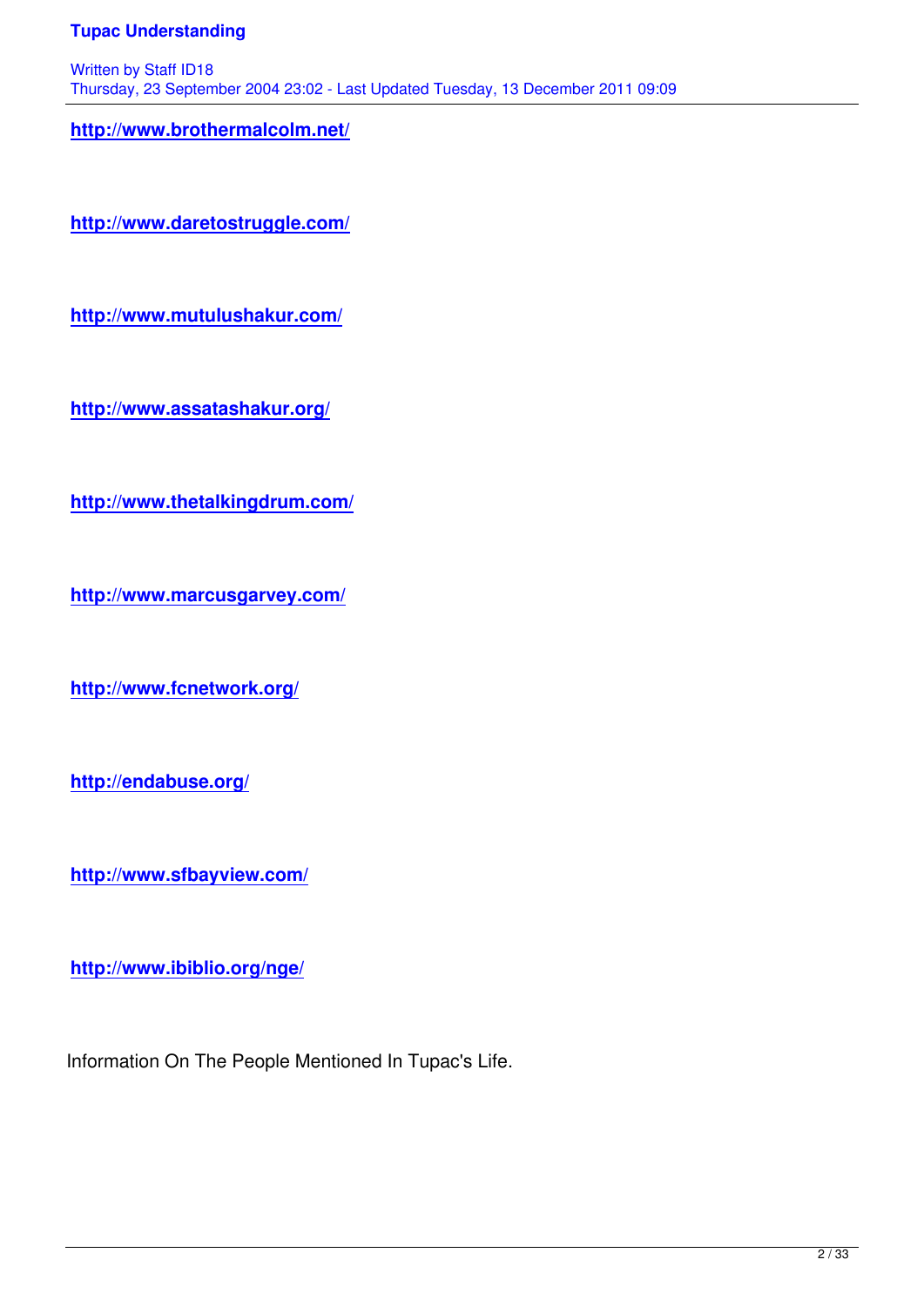We hear names like Geronimo Pratt, The New York 21 and so on and some of you might not know who or what these people and events stood for.

I will post up some info on some of the names we hear and if you know of more info that should be here please email me.

# **Huey Newton - Leader of the Black Panther Party**

Youth for Socialist Action is reprinting here an article on Black Panther Party founder and leader, Huey P. Newton. The article, which appeared in the September 1989 issue of Socialist Action newspaper, was written at the time of Huey's death by Michael Schreiber. We are reprinting it to serve as a brief introduction to the mixed legacy of Newton and the Black Panther Party.

I read the news today: "Former Black Panther Huey Newton found dead on West Oakland street," sang the headlines. "Newton's death by violence seemed preordained," the newswriters explained. The reason? "Cocaine and alcohol," they pointed out.

I then went on to read what some people thought about Huey Newton. Law-enforcement officers were especially eager to share their opinions it seemed. They had worked for years to put Newton behind bars; now they felt vindicated.

"He who lives by the sword dies by the sword," Assistant District Attorney Tom Orloff observed. "He was nothing more than a gangster." And Sheriff Charles Plummer heartily agreed. "An intimidator," he said.

Other opinions appeared on the inside pages. "For everyone under 30, it's just another dead guy in Oakland," shrugged San Francisco Examiner columnist Rob Morse. On the other hand, attorney Charles Garry ventured that Newton was a historic figure - right up there with Martin Luther King.

A gangster? Just another dead guy? Or an historic figure? These were pretty damning words coming from such ruling class figures. To get another opinion I approached one of my union brothers, Frank, who works on the streetcars with me. Twenty years ago, Frank came to the Bay Area from his native Louisiana in order to join the Black Panther Party.

"Huey Newton? I loved the man," Frank told me. "In his early years, Huey made a profound contribution. He helped Black people get over our fear. We saw that they'll shoot you down even if you don't fight. So you might as well stand up for your rights."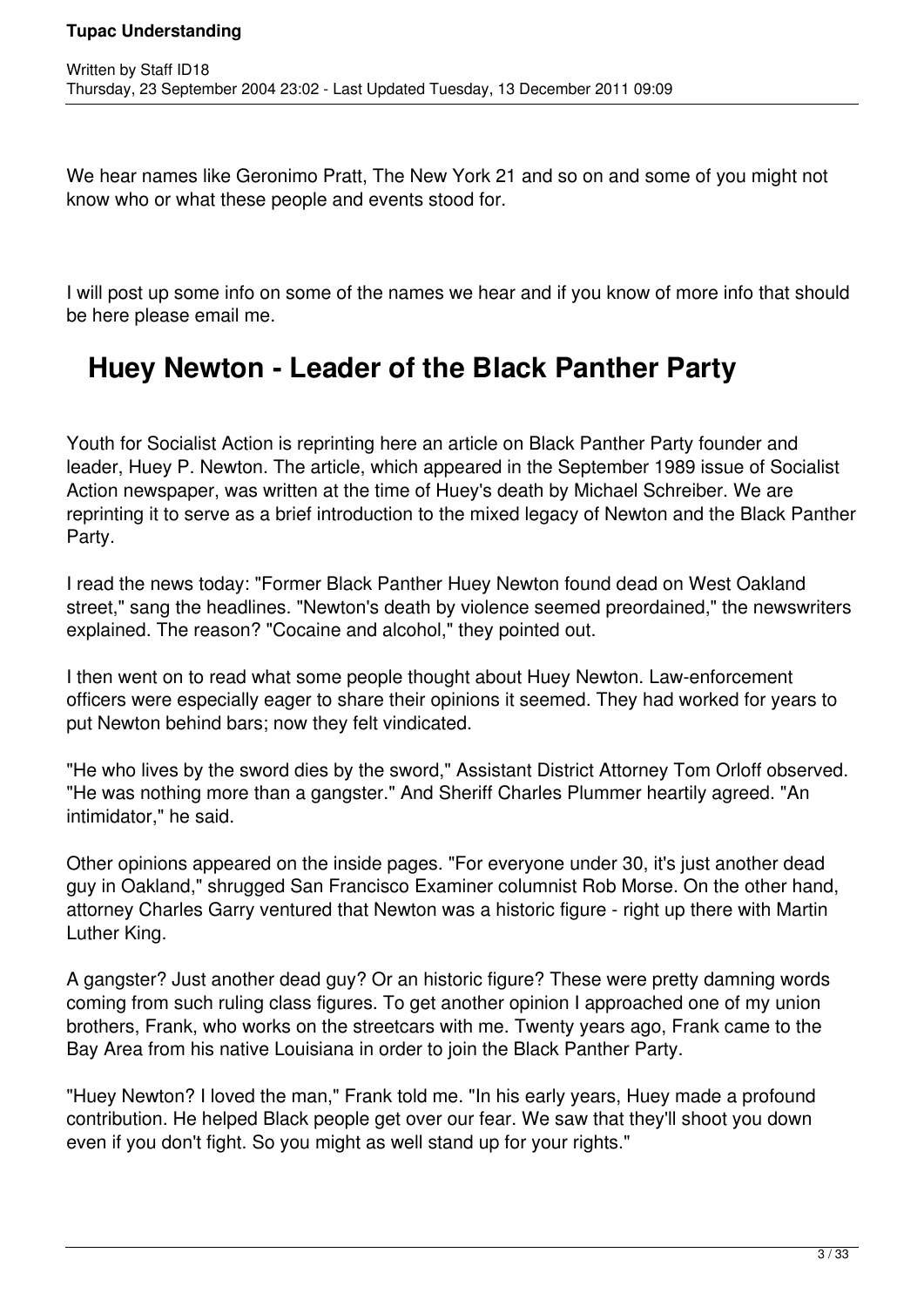"Followed Malcolm X"

Like it or not, Huey Newton was a hero to thousands of people like Frank. "Free Huey" was a rallying call for young people - Black and white - all over America.

Newton's role as a leader of the Black Panther Party was an important one in the history of the Black liberation movement; that's why his failures also loom so large, and are worth looking at.

Huey Newton and Bobby Seale founded the Black Panther Party for Self-Defense on Oct. 22, 1966. "Peaceful demonstrators all over America are being brutalized," Seale recently explained. "We decided to take the stand Malcolm X told us to and defend ourselves."

Six months later, Newton was one of about 40 Panthers who startled the country when they entered the California state capitol carrying loaded weapons. That incident is still highlighted as evidence of the Panther's "gangsterism."

Actually, the Panther's campaign against police brutality and repression was a far cry from "gangsterism," and rapidly gained support in the Black community.

The Panthers began to build an organization of a new type; it was one that held great promise.

Other militant Black organizations that had come out of the civil rights struggle, like the Student Nonviolent Coordinating Committee (SNCC), saw themselves as small bands of "specialists." The Panthers, on the other hand, set out to build a large membership organization in which masses of people could get involved in the struggle.

During the next two years, hundreds of Black youth around the country - including college and high school students - flocked into Panther chapters in their areas.

#### Need for alliances

The Panthers published a Ten Point Program that incorporated demands coming out of the struggle of the Black community. But unfortunately they never seriously attempted to build a movement around those demands. They generally refused to make common cause with other groups in united-front-type action coalitions.

Readers of the Panther's newspaper were exhorted to build a "Marxist-Leninist Vanguard." At the same time though the Panthers gave support to Black politicians who were up and coming in the ruling-class Democratic Party. This contradiction, and empty jargon like "Off the Pigs!" did nothing to educate the Panther cadre and only cut them off from movement in the Black community and the campuses.

The pronouncements, fiats, and decrees made by Newton and the other top leaders came forth with little discussion by the membership. Those who disagreed were denounced as "pigs" and "counterrevolutionaries" and purged from the party. Such undemocratic functioning only helped pave the way for disruption by the FBI and the police.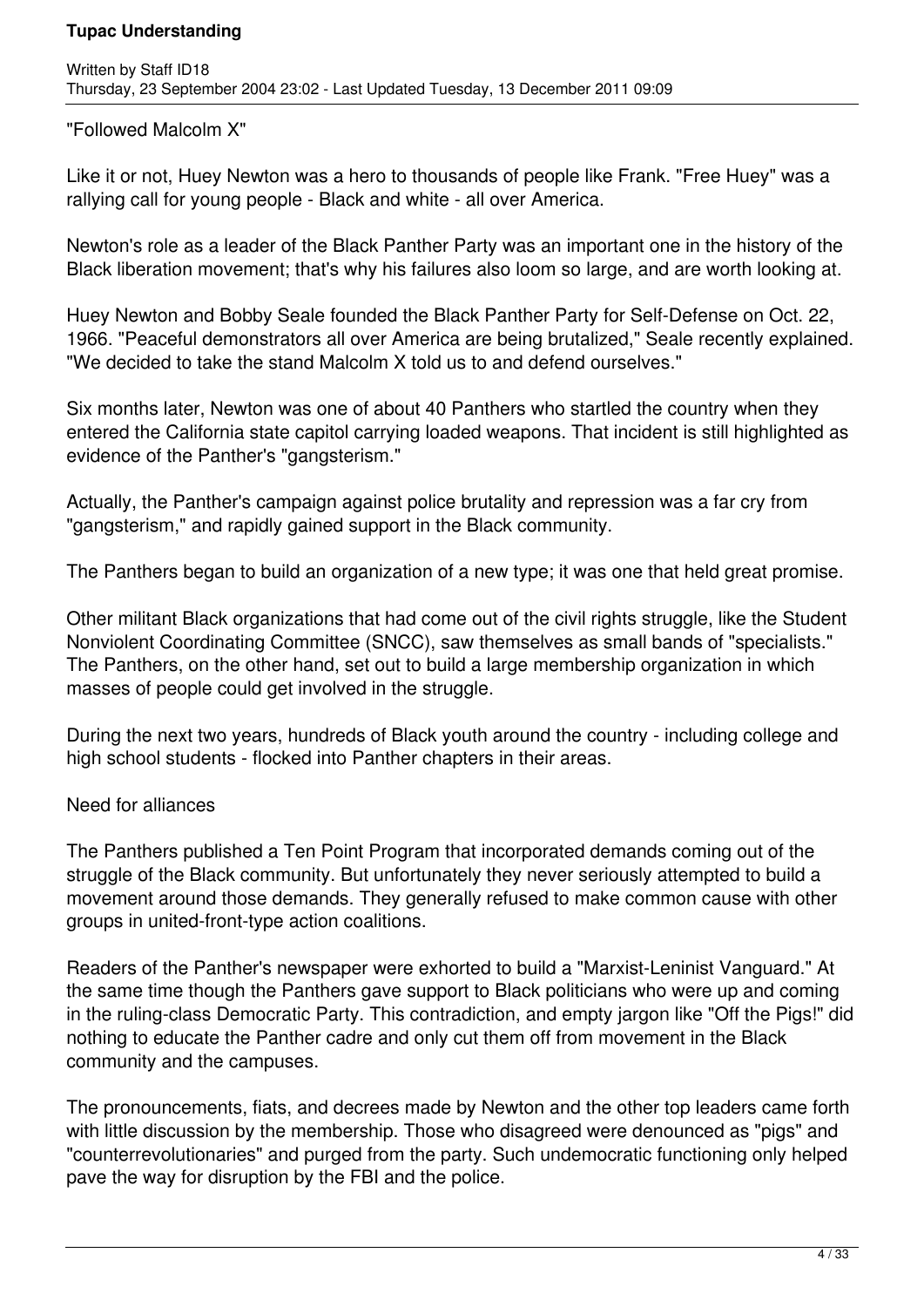In the early 1970s, soon after Newton was released from jail on his manslaughter conviction (he was later cleared of all charges), the Black Panther Party split in two. One faction of the party, led by Newton, opted for a "Black capitalist" strategy. Another faction, led by Eldredge Cleaver, kept up the old "pick up the gun" rhetoric.

From time to time during the next few years, Black and white supporters of the Panthers continued to haunt the fringes of protest demonstrations, hawking the "Panther Paper" and admonishing the crowd with their slogans. The Panthers though were about to go the way of the saber-toothed tiger - into extinction.

But the Panthers have not been forgotten. A new generation is awakening in the Black communities. These young people will fulfill the promise shown by Huey Newton and his comrades when, for a brief instant, they electrified the nation.

# **Huey Newton Murdered in Oakland**

Huey Newton, Black Panther Party Founder, Murdered in Oakland Shooting August 22, 1989 by: Dr. Clint Wilson

Huey Newton, who earned a Ph.D. from the University of California, yet lived the life of a charismatic street-level organizer, was gunned down in an Oakland, Calif. alley ending his role as a leader of the Black Power movement.

Newton, who co-founded the Black Panther Party for Self Defense in 1966 with Bobby Seale, was an advocate of Black Americans bearing arms in self-defense against community repression by police. Among the tactics he employed was the institution of ''''justice patrols'''' by armed Black men whose purpose was to

monitor police actions and inform community residents of their rights when confronted by law nforcement.

In 1967 Newton was arrested and charged in the shooting of one policeman and the killing of another. His trial and subsequent conviction focused attention on the issue of police brutality and Newton was considered a political prisoner. A national movement using the catch phrase ''''Free Huey'''' rallied people across the nation to the cause of civil rights.

The Los Angeles Sentinel carried news of Newton's death in a drug related incident to its readers more than a decade after the Black Panther party's decline in influence.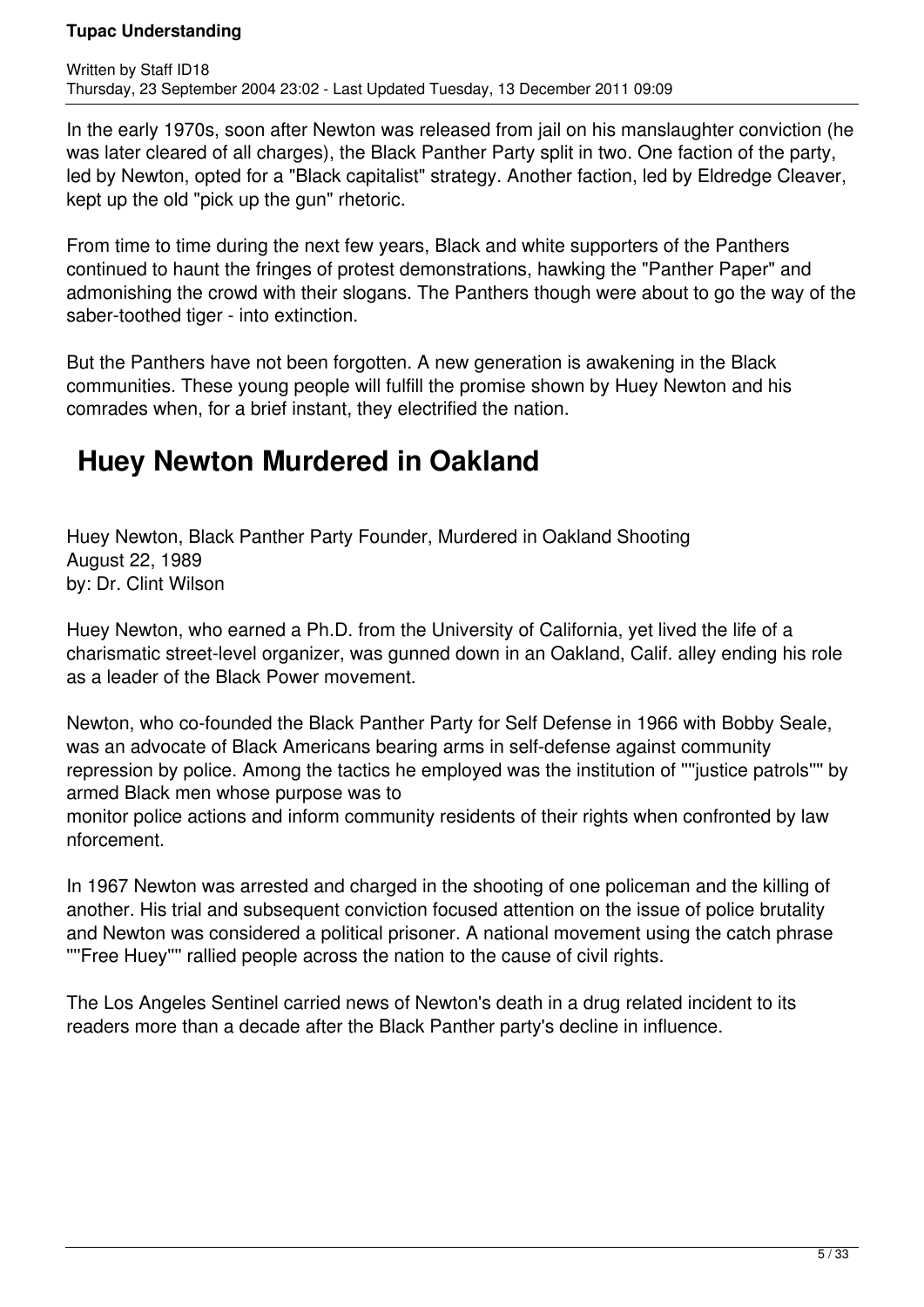### **HUEY NEWTON SHOT AND KILLED IN ALLEY**

Huey P. Newton, a co-founder of the Black Panther Party was found early Tuesday morning shot to death on a blood covered Oakland street.

Police said the body of the 47-year-old Newton was found outside a housing project in a west Oakland neighborhood that is known to be infested by drug dealers. They say he was shot three times in the head. Police cornered off an automobile, apparently as evidence, but would not say if the car was Newton's or a suspect's.

The scene of the killing was still described as ""grisly"" with large blood stains covering the street several hours after the shooting. Newton's body was found in a pool of blood said to be ten feet in circumference.

Newton and Bobby Seale founded the Black Panther Party in 1966. The organization achieved notoriety for its avocation of violence and the armed self-defense of Black Americans. The party disbanded in 1982.

Newton's lifestyle brought him into frequent and serious clashes with the law.

In 1967, he was convicted of manslaughter in connection with the death of an Oakland policeman and sentenced to 15 years in prison. After he served 22 months,

**Huey Newton, Black Panther Party Founder, Murdered in Oakland Shooting** August 22, 1989 by: Dr. Clint Wilson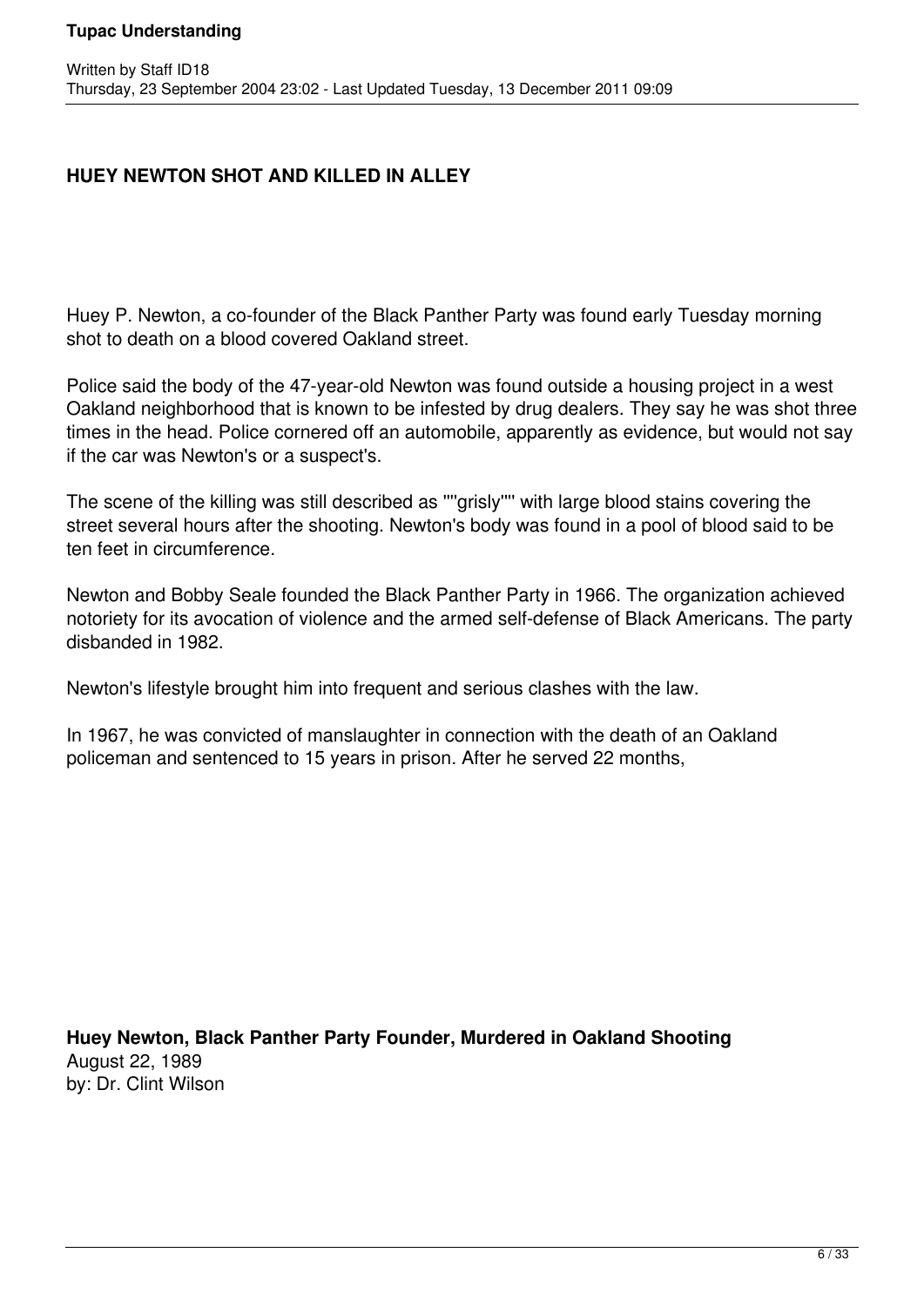Huey Newton, who earned a Ph.D. from the University of California, yet lived the life of a charismatic street-level organizer, was gunned down in an Oakland, Calif. alley ending his role as a leader of the Black Power movement.

Newton, who co-founded the Black Panther Party for Self Defense in 1966 with Bobby Seale, was an advocate of Black Americans bearing arms in self-defense against community repression by police. Among the tactics he employed was the institution of ''''justice patrols'''' by armed Black men whose purpose was to

monitor police actions and inform community residents of their rights when confronted by law nforcement.

In 1967 Newton was arrested and charged in the shooting of one policeman and the killing of another. His trial and subsequent conviction focused attention on the issue of police brutality and Newton was considered a political prisoner. A national movement using the catch phrase ''''Free Huey'''' rallied people across the nation to the cause of civil rights.

The Los Angeles Sentinel carried news of Newton's death in a drug related incident to its readers more than a decade after the Black Panther party's decline in influence.

### **HUEY NEWTON SHOT AND KILLED IN ALLEY**

Huey P. Newton, a co-founder of the Black Panther Party was found early Tuesday morning shot to death on a blood covered Oakland street.

Police said the body of the 47-year-old Newton was found outside a housing project in a west Oakland neighborhood that is known to be infested by drug dealers. They say he was shot three times in the head. Police cornered off an automobile, apparently as evidence, but would not say if the car was Newton's or a suspect's.

The scene of the killing was still described as ""grisly"" with large blood stains covering the street several hours after the shooting. Newton's body was found in a pool of blood said to be ten feet in circumference.

Newton and Bobby Seale founded the Black Panther Party in 1966. The organization achieved notoriety for its avocation of violence and the armed self-defense of Black Americans. The party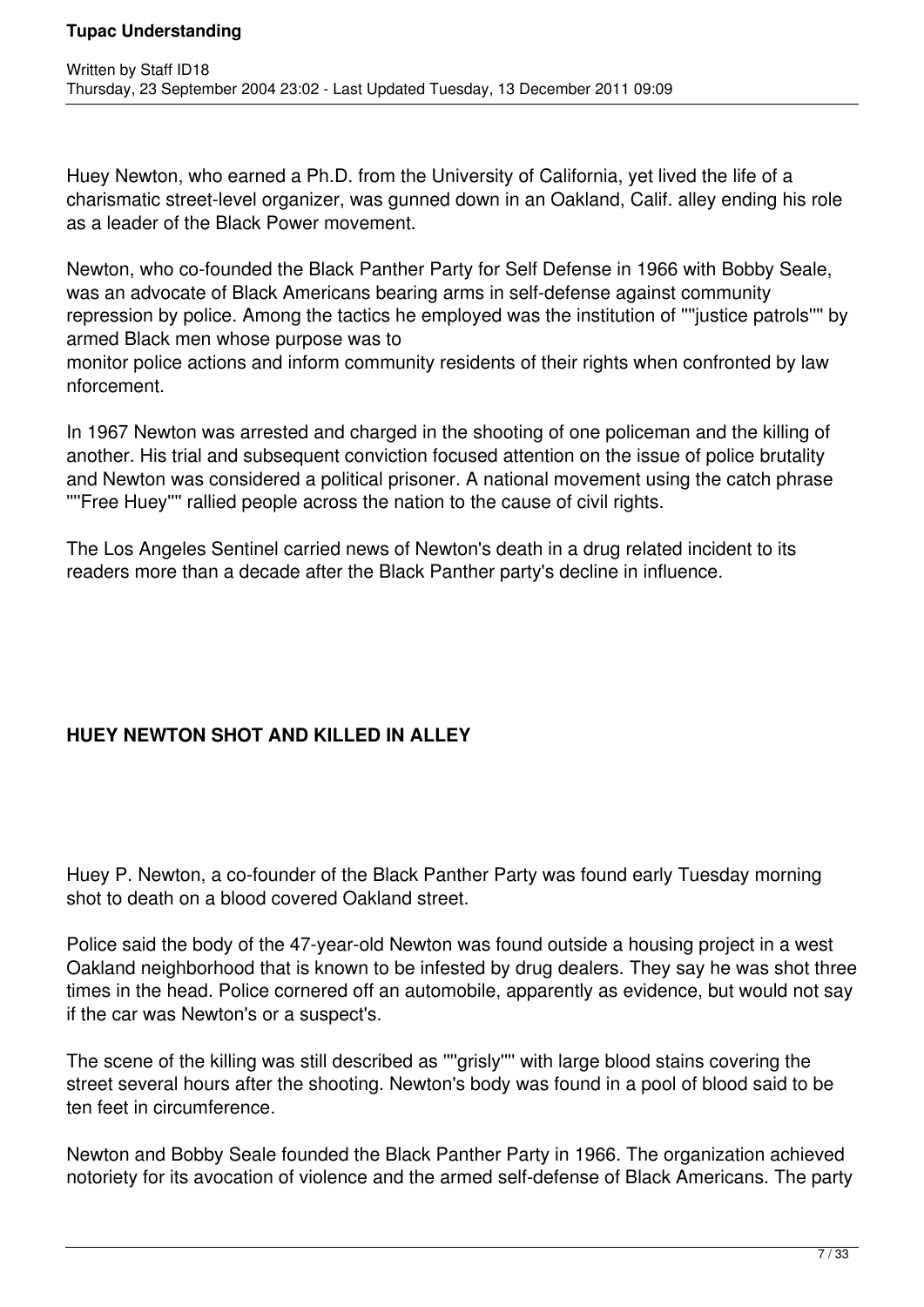disbanded in 1982.

Newton's lifestyle brought him into frequent and serious clashes with the law.

In 1967, he was convicted of manslaughter in connection with the death of an Oakland policeman and sentenced to 15 years in prison. After he served 22 months, Newton's conviction was overturned due to a prosecution error in the trial.

In 1970, he was called to appear before the State Senate Un-American Activities committee to answer charges that the Black Panther Party was a communist-run organization.

In 1974, Newton spent time as a fugitive in Cuba after being accused in the murder of a 14-year-old prostitute and of pistol-whipping his tailor. He returned to Oakland and faced two trials on the charges, both of which ended in hung juries.

Earlier this year Newton was sentenced to six months in jail after pleading no contest to charges of misappropriation of \$15,000 in public funds earmarked for the school system.

Newton earned a Ph.D. from the University of California - Santa Barbara in 1982.

-- Los Angeles Sentinel, Aug. 24, 1989

#### **Panther 21 Press Release From 1996**

Date: Tue, 23 Apr 1996 06:50:53 -0500 From: "L-Soft list server at MIZZOU1 (1.8b)" Subject: File: "DATABASE OUTPUT" To: Haines Brown

> S \* IN ACTIV-L --> Database ACTIV-L, 6941 hits.

> print 06877 >>> Item number 6877, dated 96/04/22 19:41:44 -- ALL Date: Mon, 22 Apr 1996 19:41:44 CDT Reply-To: NY Transfer News Collective Sender: Activists Mailing List From: NY Transfer News Collective Subject: 25th Ann. of Panther 21 Acquittal: Program in NYC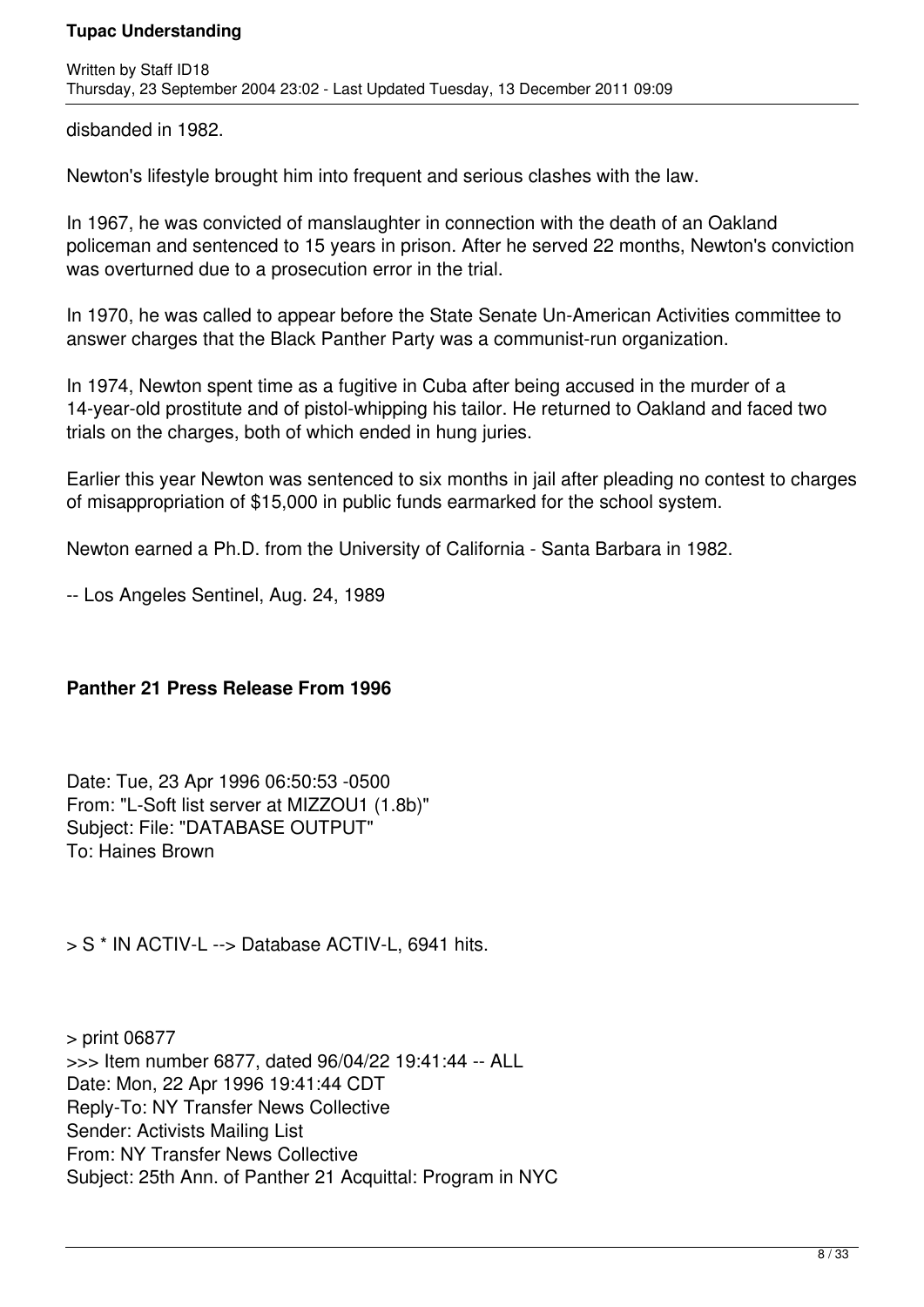From: AliBeyH@aol.com Date: Thu, 18 Apr 1996 23:07:34 +0200 (MET DST)

## **25th Ann. of Panther 21 Acquittal: Program in NYC From Shaba On'' 22 April 1996**

FOR IMMEDIATE RELEASE Contact; Shaba On'' Telephone: 718/329-2353

May 13, 1996 marks the 25th anniversary of the acquittal of the Panther 21, who in 1971 were the leadership of the eastern region of the Black Panther Party (BPP).

The Panther 21 were arrested in a pre-dawn raid on April 2, 1969 and charged with conspiracy to blow up the New York Botanical Gardens, department stores, etc. On May 13, 1971, after the longest political trial in New York's history, all 21 New York Panthers are acquitted of all charges in just 45 minutes of jury deliberation.

The acquittal of the Panther 21 was a major political setback and embarrassment for the Manhattan District Attorney's office and the New York Police intelligence unit known as BOSSI which extensively infiltrated and disrupted the BPP's community programs.

On May 14, 1996, the Committee to Celebrate the 25th Anniversary of the Acquittal of the New York Panther 21 will host a program at the Schornburg Center for Research in Black Culture, located at 515 Malcolm X Boulevard (at 135th Street in Harlem) which will run from 5:30 PM. to 9:30 PM-

Speakers will include former Panther 21 members: Afeni Shakur (mother of Tupac Shakur) Dhoruba Bin Wahad (political prisoner for 19 years until his release in 1990); Jamal Joseph;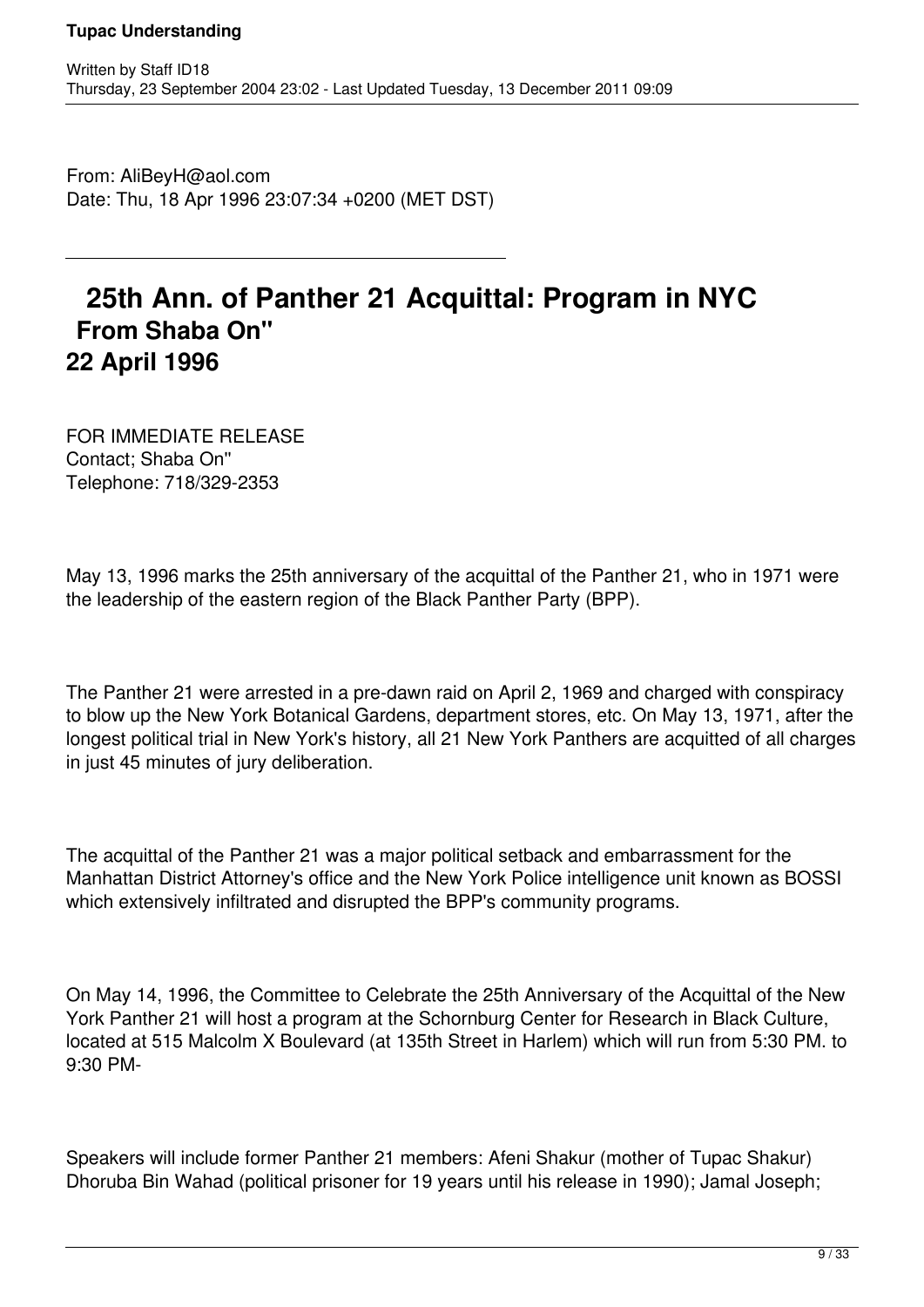Kwando Kinshasha; Shaba Om, Ali Bey Hassan and former BPP Communications Secretary, Rosemary Byrd,

The case of the Panther 21 serves as a classic example of police infiltration and political repression which created a new generation of political prisoners in the United States. For many membership in the Black Panther Party proved to be a serious liability that resulted in assassinations, frame-ups, long-term incarceration. Unlike Mark Rudd, Jerry Rubin and other white "radicals" who were able to re-integrate into the mainstream, the lives of former Black Panther Party leaders were, more often than not, irrevocably shattered. Their lives will bear the scars of the brutal and violent repression they endured forever. Many believe that the indictment of the Panther 21 was a racist and politically motivated frame-up by the government, through its Counter-Intelligence Program, to destroy the Black Panther Party and the Black Liberation movement.

The Black Panther Party was a grassroots organization of young Black men and women dedicated to the empowerment of Black people. While the Black Panthers advocated self-defense they never supported unprovoked, random, indiscriminate violence - The right to self defense was but one of the ten points of its political platform. Contrary to the racist image painted by the mainstream media, the BPP was not a bunch of gun-toting thugs, blood-thirsty fanatics.

Leaders of the Black Panther Party were targeted by the COINTELPRO for what the FBI termed "neutralization" (a code word for assassinations, frame-ups, imprisonments and public vilification) in early 1969. Federal and local law enforcement agencies successfully assassinated many Black Panthers (Fred Hampton, Mark Clark, Zayd Shakur) or successfully imprison them for life (Geronimo ji jaga pratt. Mumia Abu-Jamal, Marshall Eddie Conway, etc.) by utilizing extra-legal means (e.g., suborning of perjury, harassing and intimidating witnesses, withholding of exculpatory evidence, etc.)

In the late 1960s, as the US. "civil rights" movement grew and became more militant in its opposition to racist and and-poor domestic and foreign policies, the FBI intensified its domestic surveillance and counter-insurgency programs aimed at the Black community. The BPP became the primary target of the FBI's Counter Intelligence Program (COINTELPRO) The 1974 findings of the Church Committee (a Senate Committee on Government Operations) revealed that almost 90% of the FBI's counterintelligence activities that were aimed at the Black community targeted the BPP. The US government's Counter-Intelligence Program (COINTELPRO) effectively destroyed radical Black political dissent in the US by murdering, framing, incarcerating its leaders or forcing them into exile.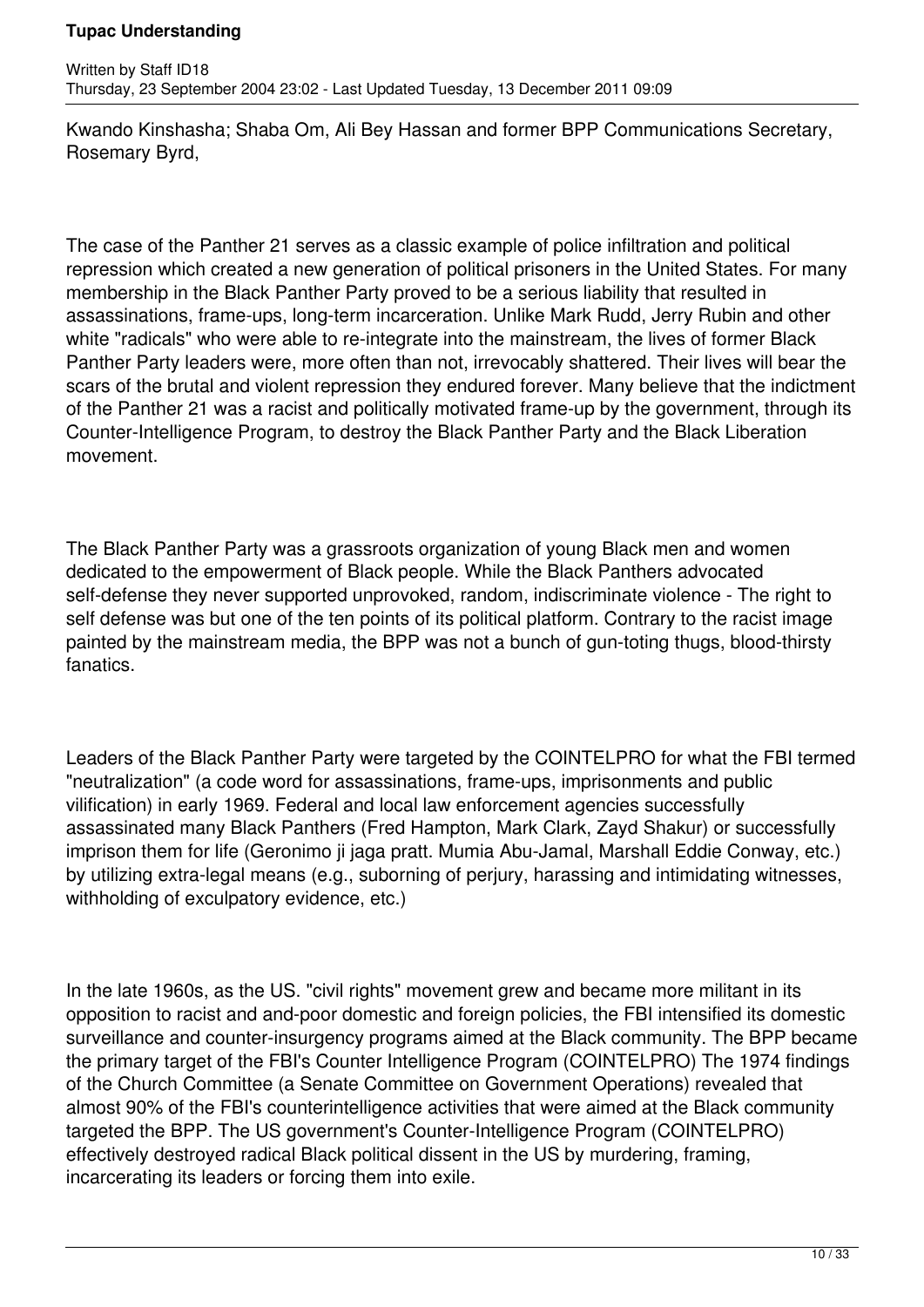The United States denies the existence of political prisoners within its borders - Instead, the US law enforcement agencies classifies these former political activists that it targeted as mere criminals. Within the US, the criminal justice system (law enforcement, the courts, jails and prisons) is used to repress political activists- Illegal methods were used to frame political prisoners- A review of these cases reveal gross patterns of prosecutorial misconduct which includes: the fabrication or concealment of evidence by the government during trial. Statistics prove that political prisoners consistently receive longer prison terms than do right-wing fanatics or non-political offenders. They are also forced to endure the harshest conditions of confinement The majority of political prisoners in the US today are Black and former members of the Black Panther Party.

### COME CELEBRATE THE 25TH ANNIVERSARY OF THE ACQUITAL OF THE NY PANTHER 21.

We welcome you support and as that you attend a Celebration of the 25th. Anniversary of the Panther 21 Acquittal on Tuesday May 14, 1996 at The Schomburg Ccuter for Research in Black Culture 515 Malcolm X Blvd- (at 135th Street) New York, NY 10037

Reception at 5:30pm - 6:45pm Program (From 7:00pm - 915pm

RSVP by May 3, 1996 For information call 212-410-6593

Tickets: \$500 Patron, \$250 Sponsor, \$100 Suporter, \$50 Friend, \$35 Associate, \$20 General Admission

All proceeds go to benefit Black Political Prisoners in the US.

### **Afeni And The Panthers**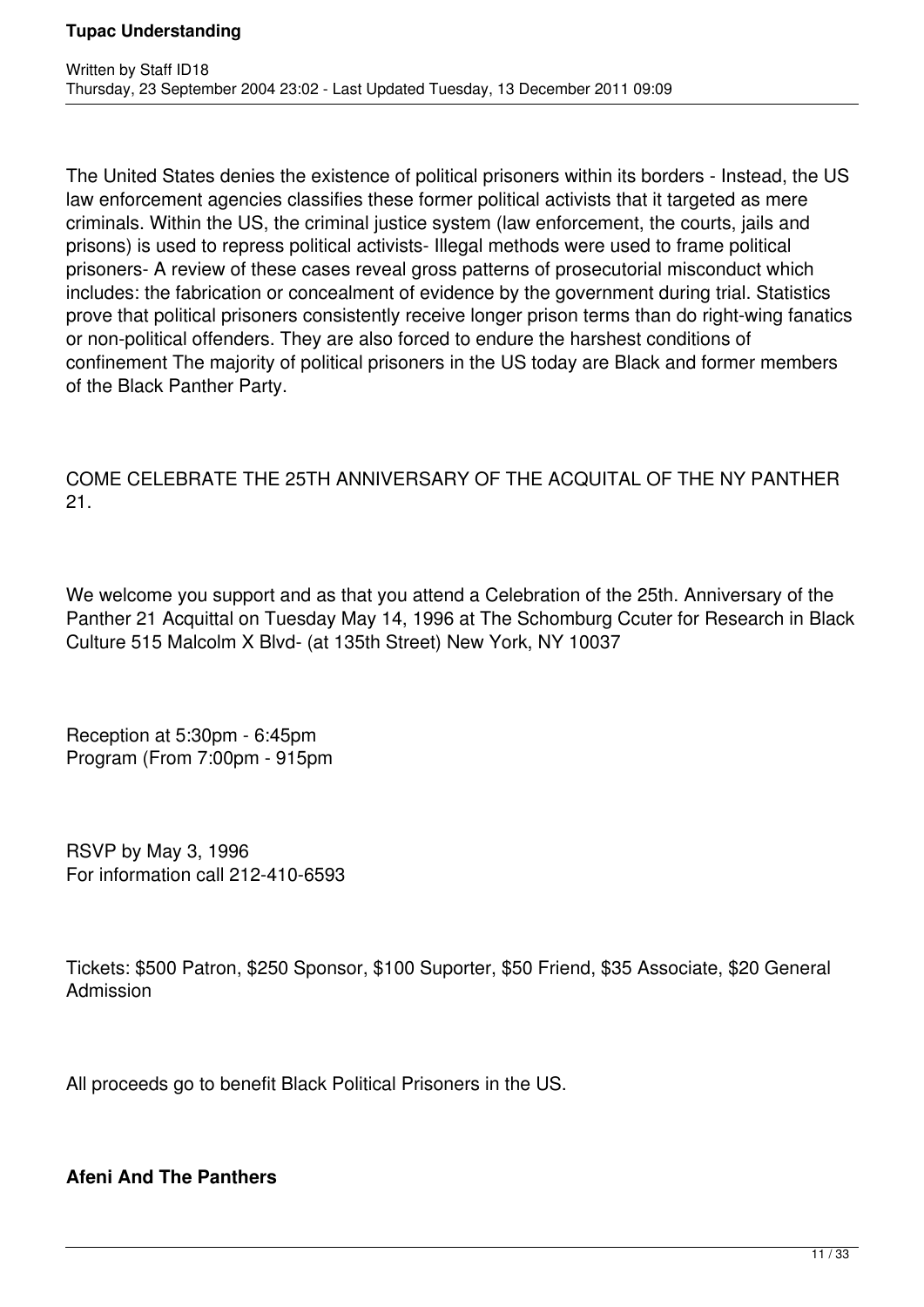Written by Staff ID188, which is a staff in the staff in the staff in the staff in the staff in the staff in the staff in the staff in the staff in the staff in the staff in the staff in the staff in the staff in the staff

Tupac Shakur's mother, Afeni Shakur activist, Black Panther, poet, actress, NY 21 political prisoner, addicted to freedom and liberation The Black Panther Party, life addicted to the assessment of Amerikkka's idea of her: helpless Black woman without a clue to what life is/was about. Being born Black in the 1960's-1970's was a struggle for dignity and power. A time to challenge prejudice and edicts, sexism etc. Corporate and institutionalized deaths, her language is fierce and loving hard and soft her words are lullabies and martial songs. Her words, so untold full of secrets waiting to reveal themselves, Tupac and Afeni are two miracles! two individuals daring to live and create and love. Both cross color, class and gender. Afeni is indeed the miracle woman wonder. Afeni comes from a very closed world, from Lumberton, North Carolina. She moved to New York when she [was in](http://www.thetalkingdrum.com/pac.html) the sixth grade, she was 11 and lived in the Bronx. she went to the Performing Arts High School in Manhattan. She wanted to be an actress. When she was in her late teens she would go to Manny's Bar on 169th St. in the Bronx. This guy use to come in there named Shaheed. At the time I was a greasy short haired little colored girl, skinny, with no breasts and never had no butt, she wasn''t the one men would look at but she was smart and had a nice smile. Shaheed introduced her to the lessons given by the Nation of Islam.

As she listened to Brother Shaheed, she began to like herself, because of what she was, this little Black girl with short hair. He introduced her into MalcolmX, At 19 she got a job working at the post office, she met a brother there, and they became lover, she was with him when she first saw the Black Panther Party, they found their Blackness together, She had gone to the Black Power Conference in Philadelphia and that singular event affected her like no other even in her life. She had seen the pictures of the Black Panthers in Sacramento. What a wonderful sight that was to her, A black woman who was unapologetic, told her if she wanted to be a revolutionary she didn''t have to do anything but walk through the supermarket with a razor blade and run her hands across the flour and the sugar An act of resistance She saw Elderige Cleaver, you have to have heard him to know how wonderful and beautiful he was and what a motivator he was for those of us who didn''t go to college or who were dropouts from college, she explains. His words became like food, hope and dreams in her brain, her name Afeni was given to her by the brother who built the Yoruba village in South Carolina, Afeni means "dear one" or "lover of the people". Harlem Time It was the first time Afeni heard the Ten Point Program of the Black Panther Party and she was truly hooked. She heard Bobby Seale recite the Ten Point Program. He could recruit a town full of Black people just by saying it. Meetings for the Black Panther Party, were held at L.I.U. on Saturdays at 1:00 p.m. Afeni was there every Saturday.

The Panthers got involved in the

school strike. She was now part of the Black Panthers Party and Lumumba Shakur's wife. Lumumba later got arrested and one other member was beaten up, two were killed in L.A. And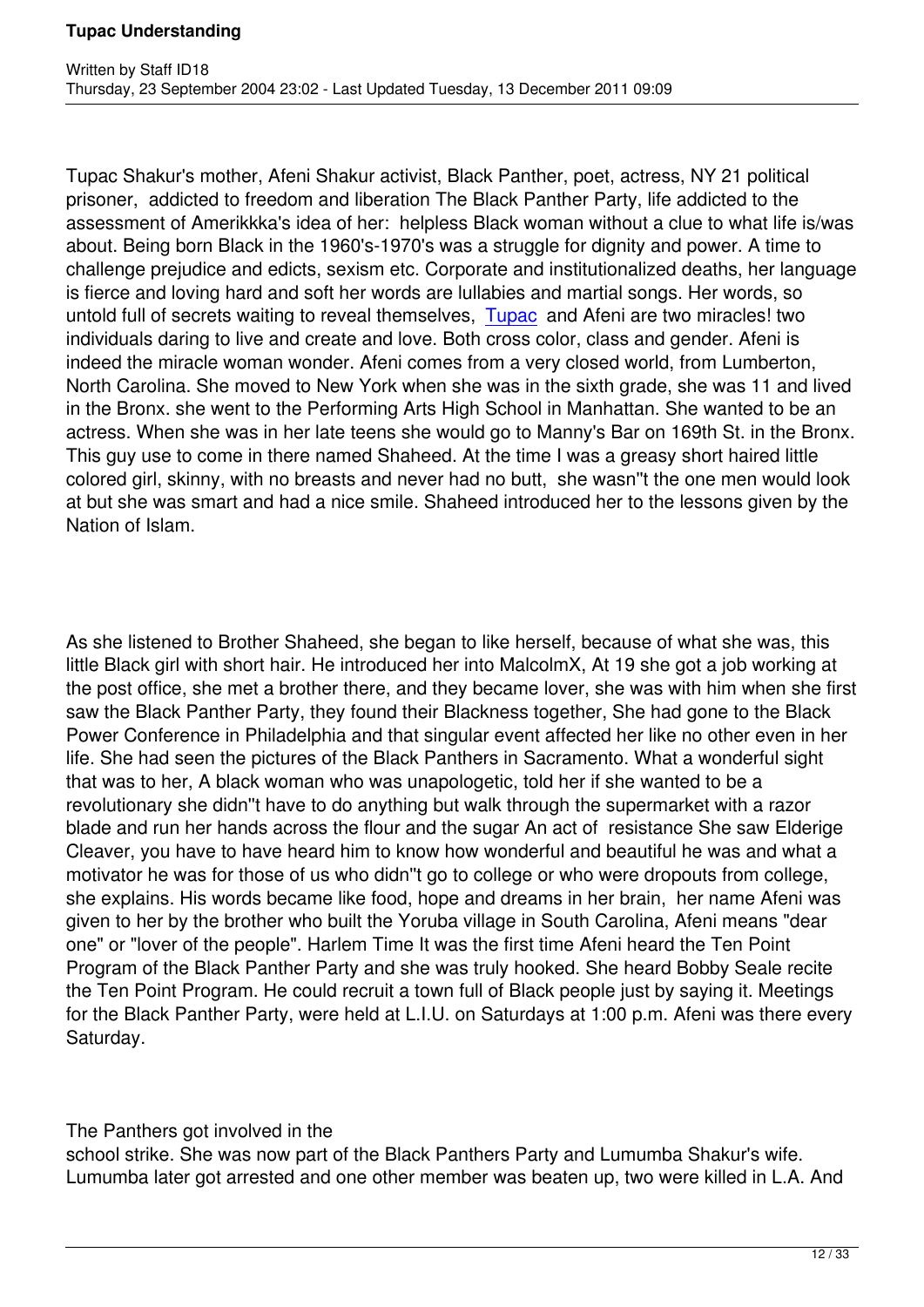the trigger was allegedly pulled by members of the Ron Karenga Led, United Slaves (US) Organization. There was a party rally the next morning, At 5:00a.m. there was banging at Afeni's apartment door, Lumumba ran to the door and looked out the peak hole, there was a fire and a whole bunch of people yelling. He opened the door and police came in with shotguns at his head, one at his stomach and one on my stomach. Brother Lumumba was a polygamist. Sister Sayeeda was his first wife, Afeni at first disrespected her, She thought Sayeeda wasn''t bad enough to be the wife of this revolutionary brother. Afeni now feels it was cruel and insensitive, but she didn''t understand that then. But she accepted Afeni into her home, All I did was make her life miserable and i was with her husband, which we were sharing. Earlier the police took Lumumba and Afeni in a caravan, to the D.A.'s office, there she saw everybody in the party. Her sister and her sisters husband scraped together all the money they could to bail me out of jail. They raised 1000 dollars. But when they go into the courtroom the first name they call is Lumumba Abdul Shakur. They announce his bail at 100,000 dollars, they got to my name and said the same. She thought they were mistaken. They didn''t misspell her new name. So she went to jail and there she sat for eleven months while George Jackson, Jonathan Jackson and Fred Hampton were killed. While in jail She was about organizing the jail, anybody and anything she could. Finally woman from the church raised her bail The Dickersons (Charlotte and Angela) and their friends. Black and White women raised 64,000 dollars in cash and then the church put up 36,000 dollars in church property. They weren''t even party members! Young and older woman, Black and White Leftist lawyers Church going mommas. She was amazed by that. Bail revoked, she was imprisoned in the Women's House of Detention in Greenwich Village. In her cell she patted her belly and said, "This is my prince. He is going to save the black nation. "By the time Tupac was born on June 16, 1971, Afeni had already defended herself in court and been acquitted on 156 counts. Living in the Bronx, she found steady work as a paralegal and tried to raise her son to respect the value of an education. From childhood, everyone called him the "Black Prince". I named him Tupac Amaru Shakur (Shining, Serpent, Blessed One). I wanted him to have the name of revolutionary, indigenous people in the world. I wanted him to know he was part of a world culture and not just from a neighborhood...When he was two years old and did something wrong, I would say to him, an independent Black man wouldn''t do that. He was always an independent Black man! I wasn''t by myself when my son Tupac died: a lot of mommas have lost their sons to this country's violence. I AM NOT ALONE. So don''t try to isolate me, If you do, it will relieve ordinary people of assuming their important roles. We all have important roles to assume before we leave this planet."

# **The Geronimo Pratt Affair**

Following the FBI-engineered assassinations of BPP leaders Jon Huggins and Alprentice Carter (see earlier), Geronimo Pratt took over the leadership of the Los Angeles BPP. At this point he also became the target of covert FBI operations. Designated a "Key Black Extremist", Pratt was made the subject of a series of COINTELPRO cartoons designed to make him a target for the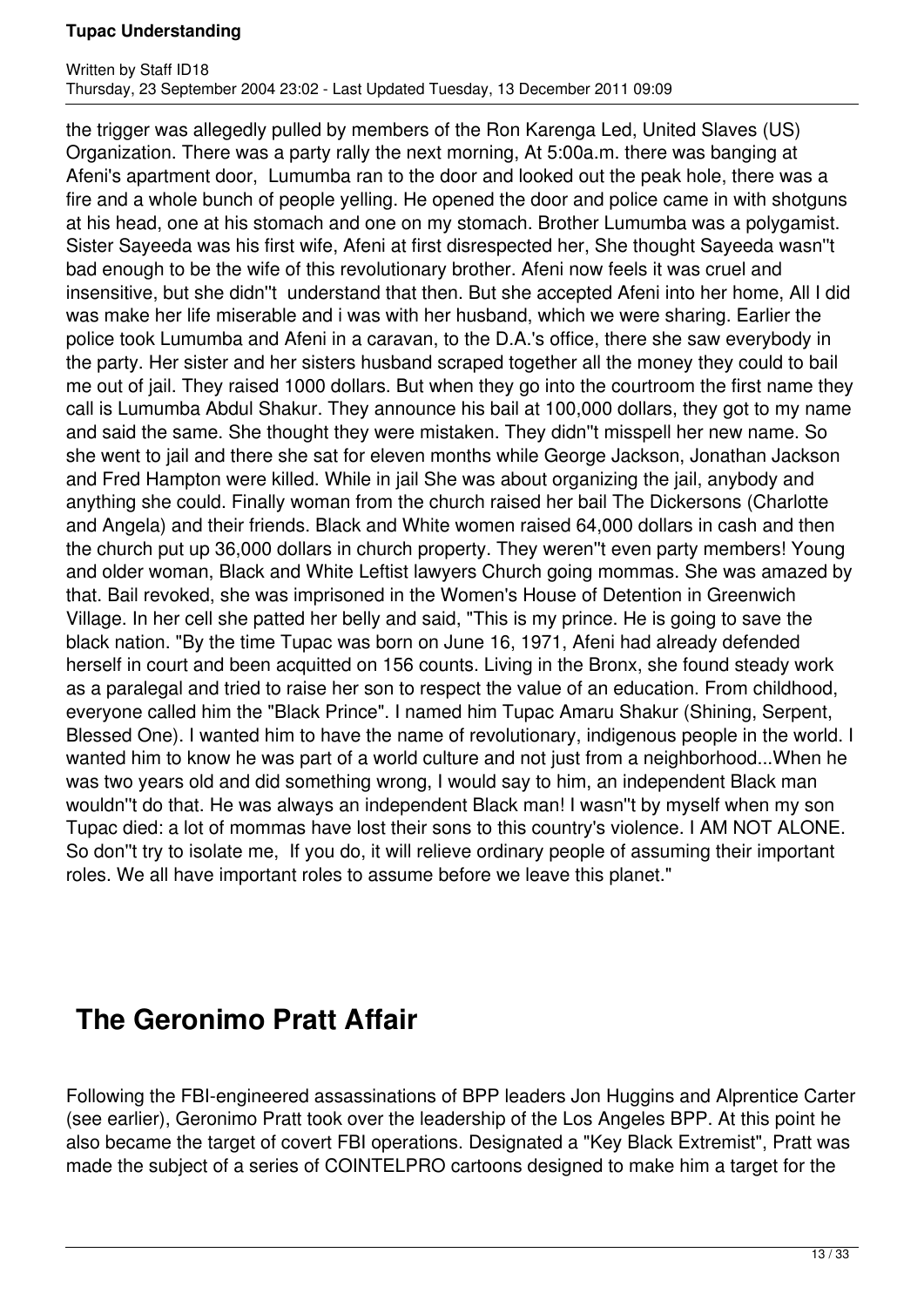attentions of the United Slaves organization.

Nonetheless, Pratt attempted to steer the LA BPP away from any overemphasis on armed struggle; he worked very hard to maintain community education and health care efforts, and the Free Breakfast for Children Programme, and even undertook the extraordinary (for a Panther leader) step of instructing his cadres to cooperate in the police investigation of the Huggins/Carter assassinations, testifying against other black people (from the United Slaves) in open court. The Bureau's response was to explicitly single Pratt out for neutralisation by the head of the Los Angeles COINTELPRO section, Richard W. Held.

The FBI placed an infiltrator very highly within the LA Panthers - Melvin Smith, the number three man in the LA BPP - who provided detailed floor plans to the Bureau, including sleeping arrangements of the Panthers. In December 8th 1969, four days after the Hampton raid in Chicago, 40 men of the Special Weapons and Tactics (SWAT) squad, armed with AR-15 automatic rifles, an armoured personnel carrier, helicopters, tear gas and dynamite, and with over 100 regular police as backup, raided the LA BPP headquarters at 5.30 in the morning.

The Panthers, however, had fortified their offices in the wake of the Hampton murder and chose to defend themselves, refusing to surrender until the press and public were on the scene. Six of them were wounded in the gunfire. As in the Hampton assassination, bullets were fired directly into Pratt's bed. Unlike Hampton however, Pratt was sleeping on the floor due to spinal injuries sustained in Vietnam. The surviving Panthers were immediately arrested for their "assault upon the police".

Pratt spent two months in jail until some \$125,000 in bail was raised to secure his release. The FBI then launched a COINTELPRO to bad-jacket him as a police informer; this led to Pratt's expulsion from the BPP in August 1970. He was then re-arrested over fictitious armed robbery and murder charges, but was acquitted on all counts.

On November 11th 1971, while still incarcerated, Pratt was informed that his wife Sandra, eight months pregnant, had been murdered, her bullet-ridden body stuffed in a sleeping bag and dumped alongside an LA freeway. Pratt was not allowed to view the body, or to attend the funeral. No serious police investigation of her murder occurred.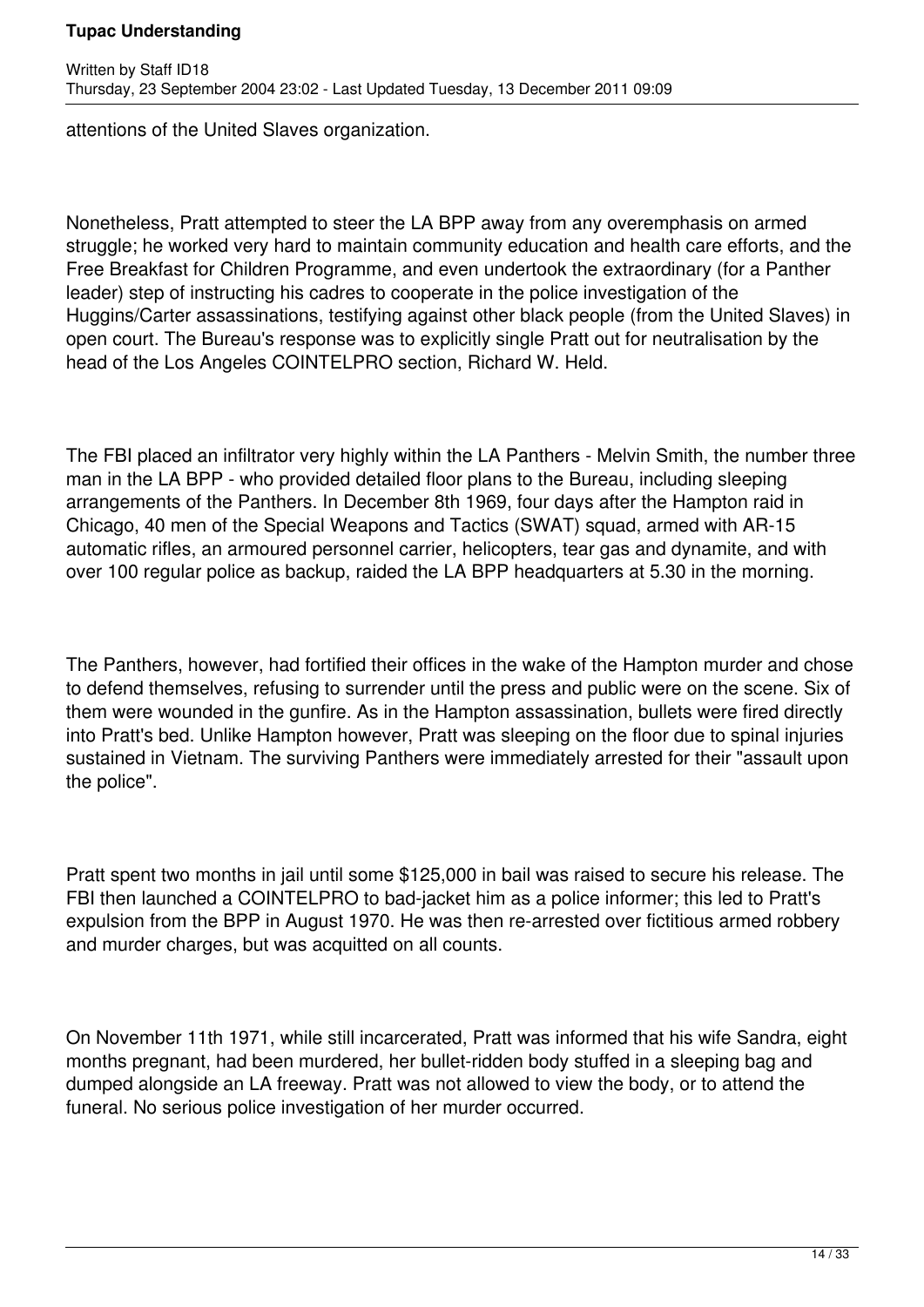Pratt was then charged with the murder of a white couple on a Santa Monica tennis court, despite being in Oakland, some 400 miles away at the time. The FBI prevented witnesses testifying to Pratt's whereabouts from attending court and used BPP infiltrator Julius Butler to testify to having heard Pratt "bragging" of the crime.

The FBI refused to release its logs from its electronic taps on the BPP offices in Oakland (which would have revealed Pratt's whereabouts at the time of the murders) until forced to do so by a lawsuit brought by three attorneys. They then delivered the transcripts minus precisely the records of the time, which would have established Pratt's innocence (the Bureau stated that these records had been "lost or destroyed"). Pratt was convicted of first-degree murder on July 28th 1972 and sentenced to life in San Quentin Prison.

Pratt spent the first eight years of his sentence in solitary confinement. After 26 years inprisonment, 14 denied requests for parole, four unsuccessful appeals to higher courts, and three years'' waiting while the Los Angeles District Attorney "studied" a report indicating his innocence, Pratt was finally freed in June 1997. A day earlier, a California appeals court agreed with a judge who said he had been denied a fair trial.

In April 2000 Geronimo Pratt won an estimated \$4.5 million in an out-court settlement from the FBI and the Los Angeles authorities for prosecutorial misconduct.

# **Fred Hampton And The Chicago Panthers**

### **THE DESTRUCTION OF THE CHICAGO PANTHERS**

J. Edgar Hoover issued repeated demands that his personnel "destroy what the BPP stands for", to eradicate the Panthers'' Serve the People programmes'' and to destroy their acclaimed Free Breakfast for Children programme in the city. O''Neal and other infiltrators were ordered to steal BPP financial records, books, literature, tapes, films and other materials at every opportunity.

In October 1969, FBI Special Agent Roy Mitchell had O''Neal draw up a detailed floor plan of Hampton's apartment, including furniture placement and the location of the bed shared by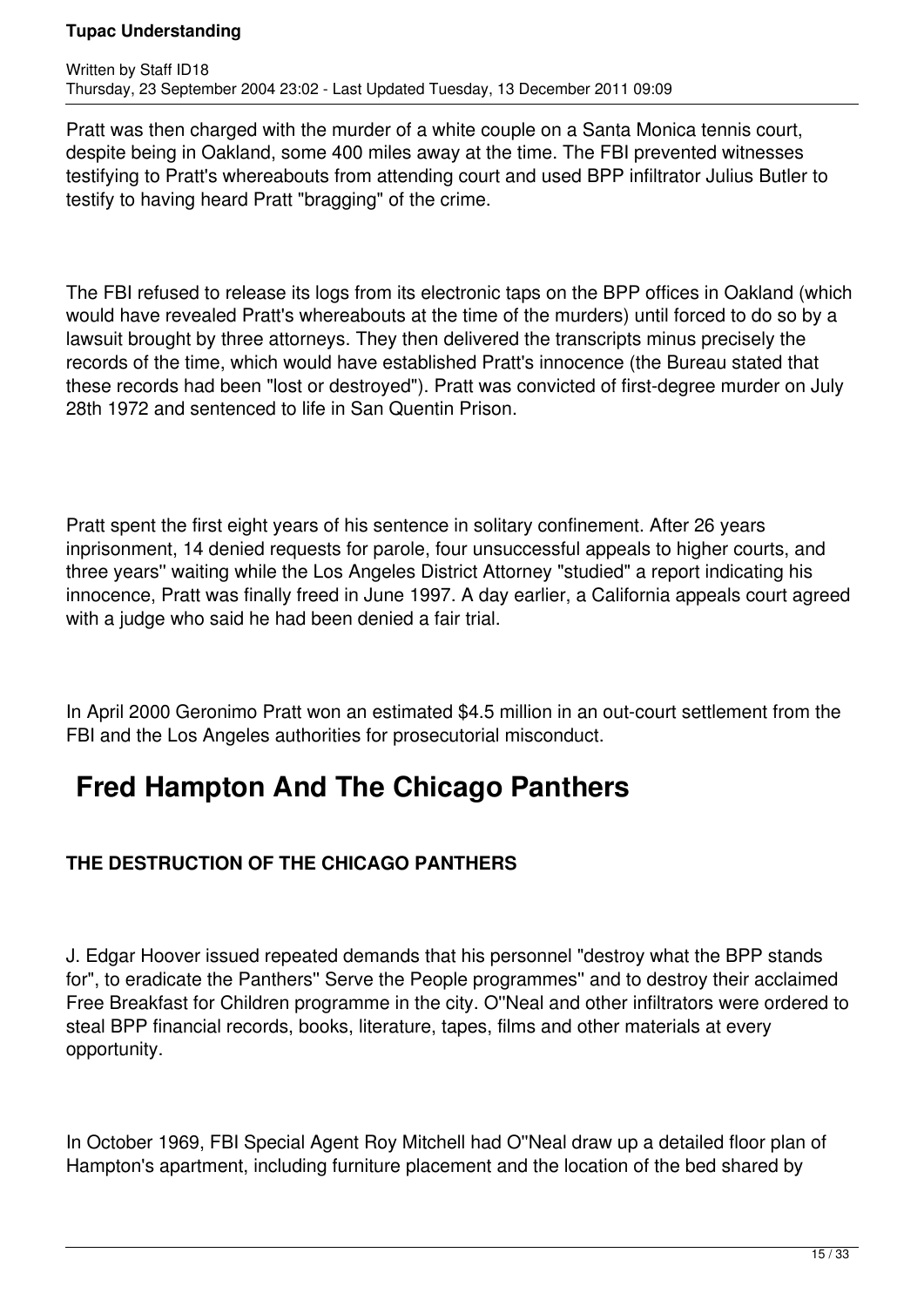Hampton and his fiancée Debra Johnson (who was pregnant with their child) as well as the location of their bedroom windows.

Mitchell then organised a 14-man "hit squad" composed of FBI agents and members of the Chicago Police Special Prosecution Unit (SPU). On the evening of December 3rd, O''Neal prepared a late dinner for a group of Panthers, including Hampton, at the apartment. He had drugged the Kool-aid so that the Panthers would remain unconscious throughout the night. As the Panthers slept, O''Neal slipped out, and at around 1.30 a.m. the FBI hit squad, heavily armed with automatic weapons, launched their assault.

Panther Mark Clark was shot pointblank in the chest with a .30 calibre M-1 carbine fired by FBI agent Gloves Davis. Davis then pumped a bullet into 18-year-old Brenda Harris, who was lying unarmed in a front room bed. Agent Daniel Groth hit her with a second round. Joseph Gorman, joined by Davis, then sprayed automatic fire from a .45 Thompson sub-machine gun through a wall into the bedrooms. All 42 shots fired by the pair converged on the head of Hampton's bed, which had been pinpointed in 0 Neal's floor plan.

Hampton's body was then dragged by the wrist from the bed to the bedroom doorway and left lying in a spreading pool of blood. At that point, the raiders sprayed sub-machine gunfire at the remaining Panthers in the other bedroom. Ronald Satchell was hit four times, Blair Anderson twice and Verlina Brewer twice. The victims were then beaten and dragged bodily to the street, where they were arrested on charges of attempting to murder the raiders and aggravated assault.

Following a meeting with the FBI, State Attorney Hanrahan convened a press conference at which he announced that his raiders had been "attacked" by the "violent and extremely vicious" Panthers and had "defended themselves accordingly". Hanrahan lauded the raiders for their "remarkable restraint, bravery and professional discipline" in not killing all the Panthers present.

Later, however, reporters uncovered the fact that the FBI's "photographic evidence" purporting to show bullet holes made by shots fired at their men by the Panthers, were fabricated. Despite an elaborate law-enforcement cover up, the incident was finally found in the federal courts in 1983 to have been the result of illegal FBI "search and destroy" tactics. Presiding Judge John F. Grady ruled that there had been an active governmental conspiracy to murder Hampton and the other Panthers.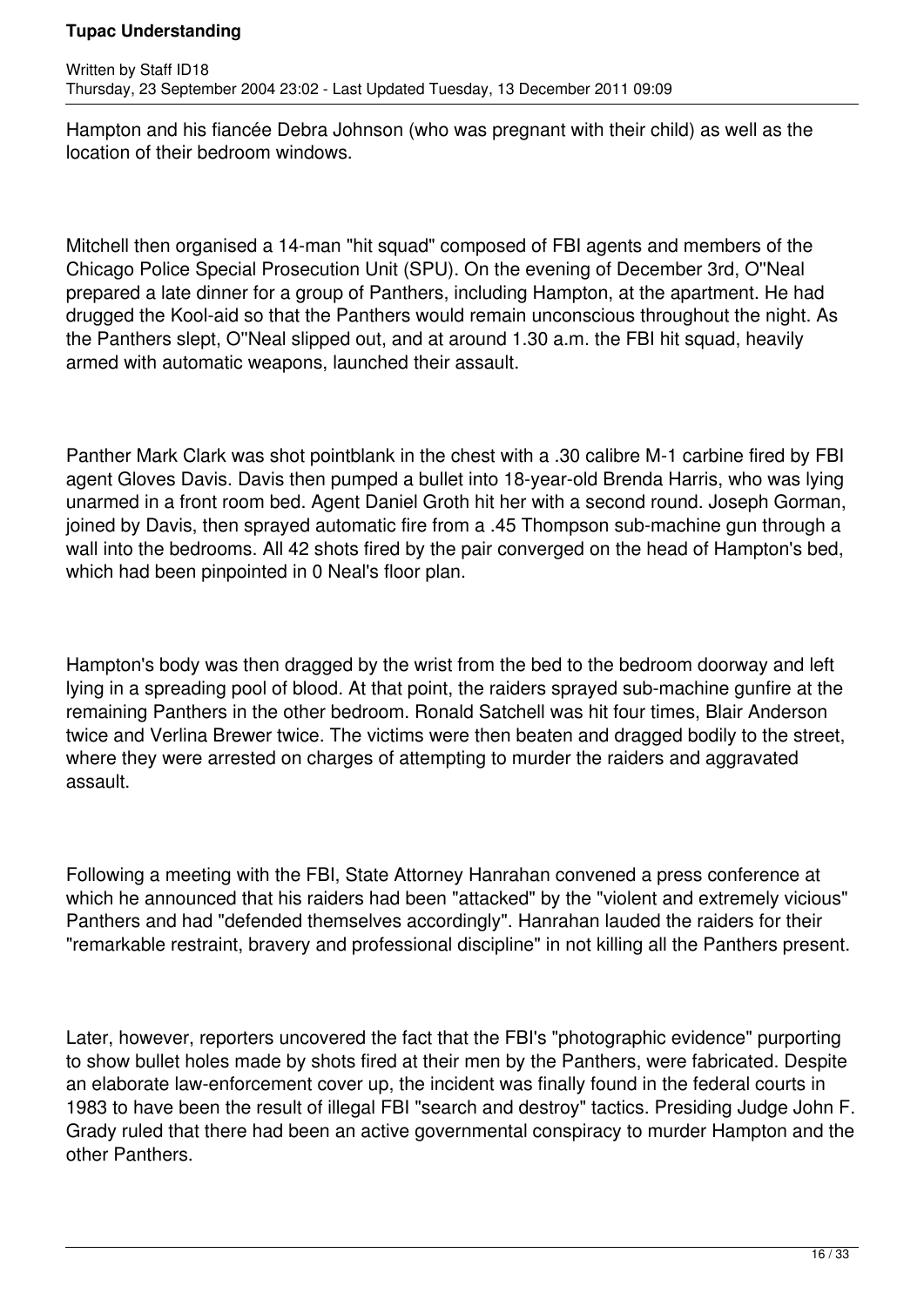Sanctions were imposed on the FBI over the affair and an award of \$1.85 million went to the survivors and families of the deceased. However, by then the political purposes of the COINTELPRO had long been achieved. The raid had broken the back of the BPP and the party in Chicago passed into oblivion. None of the perpetrators of the FBI's crimes served so much as a day in jail for their offences.

# **Assata Shakur Speaks from Exile**

This is a interview with Assata Shakur, Tupac's aunt in exile in Cuba. It is from Oct. 24, 2000. Even though it is an older interview, it gives alot of insight to what took her to Cuba. It speaks on Alfeni and of course Tupac.

I found it to be a good informative piece and thought I''d drop it here for you to check out. One thing that struck me is she says "If you don't believe that the FBI has extensive files on every popular Rap artist, you probably believe in the Easter bunny or the tooth fairy. It's a known fact that more than a few Rappers are under constant police surveillance".

### **Assata Shakur Speaks from Exile Post-modern maroon in the ultimate palenque An interview by Christian Parenti 24oct00**

Christian Parenti teaches sociology at the New College of California in San Francisco.

What happens to old Black Panthers? Some wind up dead, like Huey P. Newton. Some join the Moonies and the Republican Party, like Eldridge Cleaver. Some, like Mumia Abu Jamal, languish in prison. But a few, like Assata Shakur, have taken the path of the "maroon," the runaway slave of old who slipped off the plantation to the free jungle communities known as "palenques."

Two decades ago Shakur was described as "the soul of the Black Liberation Army (BLA)," an underground, paramilitary group that emerged from the rubble of east coast chapters of the Black Panther Party. Among her closest political comrades was Ahfeni Shakur, Tupac Shakur's mother. Forced underground in 1971, by charges that were later proved false, Assata was accused of being the "bandit queen" of the BLA; the "mother hen who kept them together, kept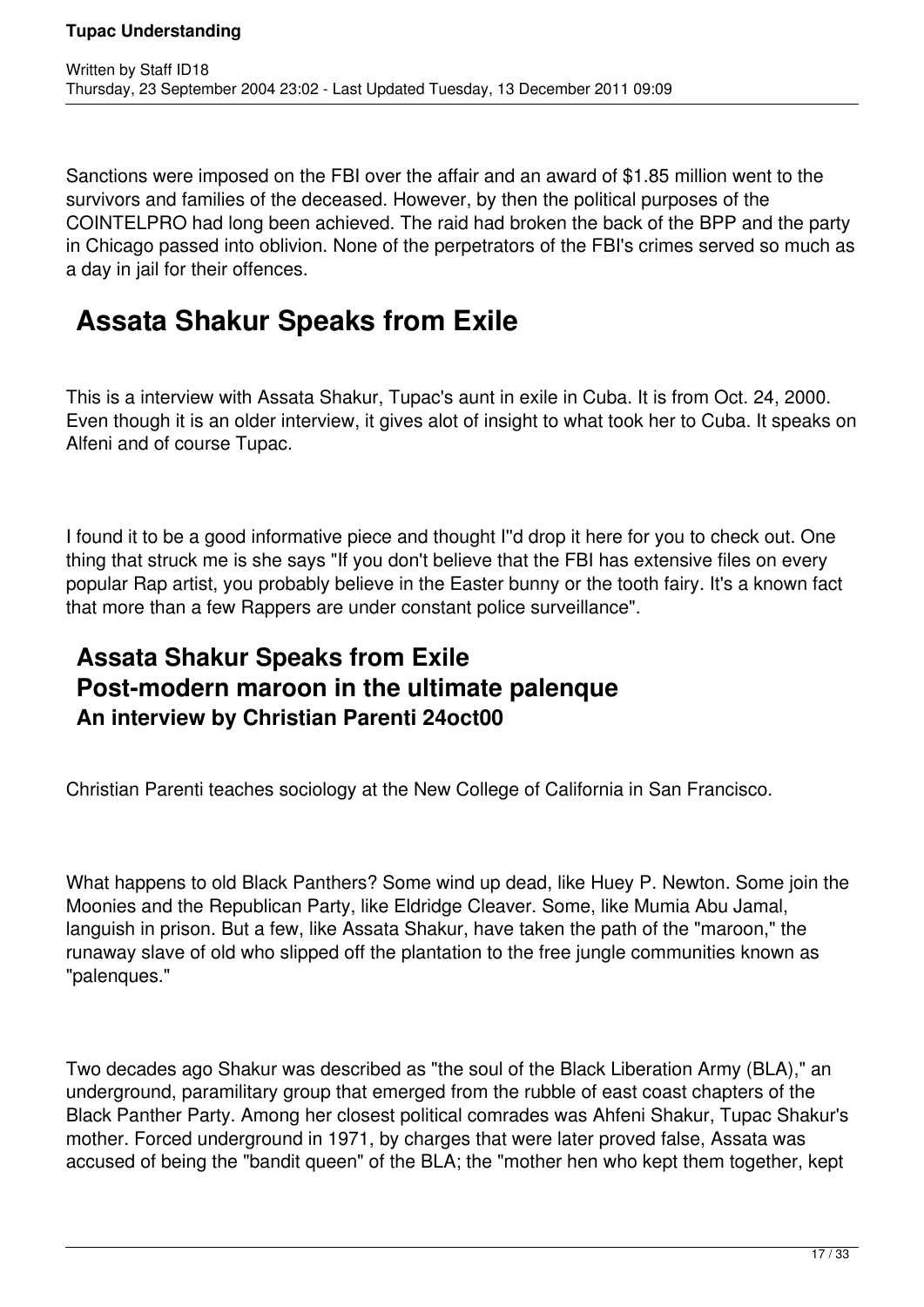them moving, kept them shooting." The BLA's alleged actions included: assassinating almost ten police officers, kidnapping drug dealers (one of whom turned out to be an FBI agent), and robbing banks from coast to coast.

Throughout 1971 and 1972 "Assata sightings" and wild speculation about her deeds were a headline mainstay for New York tabloids. Then, in 1973, Shakur and two friends were pulled over by state troopers on the New Jersey Turnpike. During the stop, shooting erupted. A trooper and one alleged BLA member were killed, another trooper was slightly hurt and Assata—or Miss Joanne Chesimard, as authorities preferred to call her—was severely wounded by a blast of police gunfire. Left to die in a paddy wagon, she survived only to be charged for the trooper's death and sentenced to life in prison.

During the next six years (much of it spent in solitary confinement), Shakur beat a half dozen other indictments. In 1979—after giving birth in prison, only to have her daughter taken away in less than a week—Assata Shakur managed one of the most impressive jailbreaks of the era. After almost a year in a West Virginia federal prison for women, surrounded by white supremacists from the Aryan Sisterhood prison gang, Shakur was transferred to the maximum security wing of the Clinton Correctional Center in New Jersey. There she was one of only eight maximum security prisoners held in a small, well-fenced cellblock of their own. The rest of Clinton—including its visiting area—was medium security and not fenced in.

According to news reports at the time, Shakur's November 2 escape proceeded as follows: Three men—two black, one white—using bogus drivers licenses and Social Security cards, requested visits with Assata four weeks in advance, as was prison policy. But prison officials never did the requisite background checks. On the day of the escape, the team of three met in the waiting room at the prison entrance, where they were processed through registration and shuttled in a van to the visiting room in South Hall. One member of the team went ahead of the rest. Although there was a sign stating that all visitors would be searched with a hand held metal detector—he made it through registration without even a pat-down.

Meanwhile, the other two men were processed without a search. As these two were being let through the chain-link fences and locked metal doors at the visiting center one of them drew a gun and took the guard hostage. Simultaneously, the man visiting Shakur rushed the control booth, put two pistols to the glass wall, and ordered the officer to open the room's metal door. She obliged.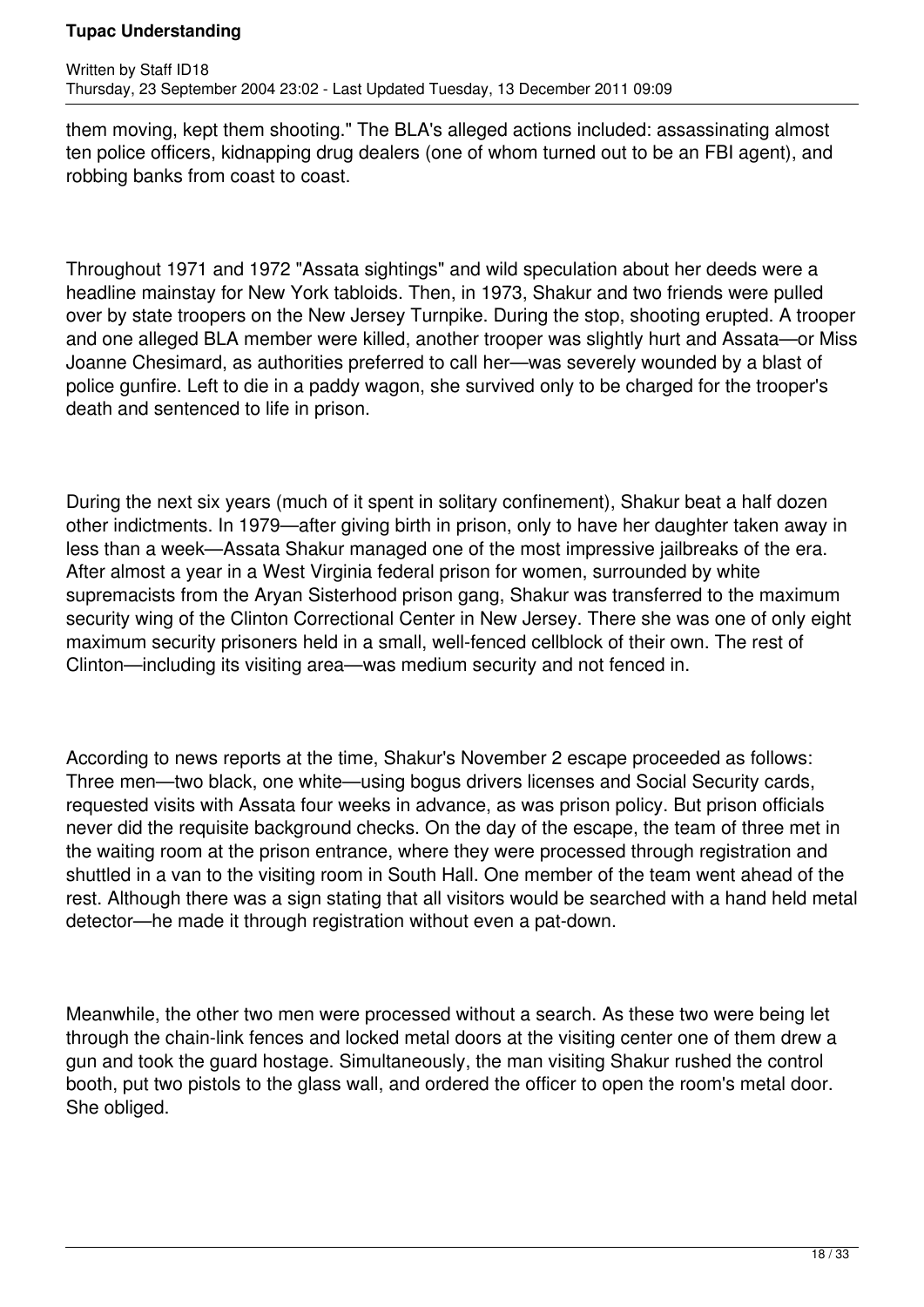From there Shakur and "the raiders"—as some press reports dubbed them—took a third guard hostage and made it to the parked van. Because only the maximum security section of the prison was fully fenced-in the escape team was able to speed across a grassy meadow to the parking lot of the Hunterdon State School, where they meet two more female accomplices, and split up into a "two-tone blue sedan" and a Ford Maverick. All the guards were released unharmed and the FBI immediately launched a massive hunt. But Shakur disappeared without a trace.

For the next five years authorities hunted in vain. Shakur had vanished. Numerous other alleged BLA cadre were busted during those years, including Tupac's uncle, Mutula Shakur. In 1984 word came from 90 miles off the coast of Florida. The FBI's most wanted female fugitive was living in Cuba, working on a masters degree in political science, writing her autobiography, and raising her daughter.

Cut to 1997. It's a stunningly hot summer afternoon in Havana, Cuba—the ultimate palenque—and I am having strong, black coffee with Assata Shakur who just turned 50, but looks more like 36. She keeps a low profile, security is still a big concern. She's finishing her second book. Given how much the Fed's want this woman locked up, I feel strange being in her house, as if my presence is a breach of security.

PARENTI: How did you arrive in Cuba?

SHAKUR:Well, I couldn't, you know, just write a letter and say "Dear Fidel, I'd like to come to your country." So I had to hoof it—come and wait for the Cubans to respond. Luckily, they had some idea who I was, they'd seen some of the briefs and UN petitions from when I was a political prisoner. So they were somewhat familiar with my case and they gave me the status of being a political refugee. That means I am here in exile as a political person.

How did you feel when you got here?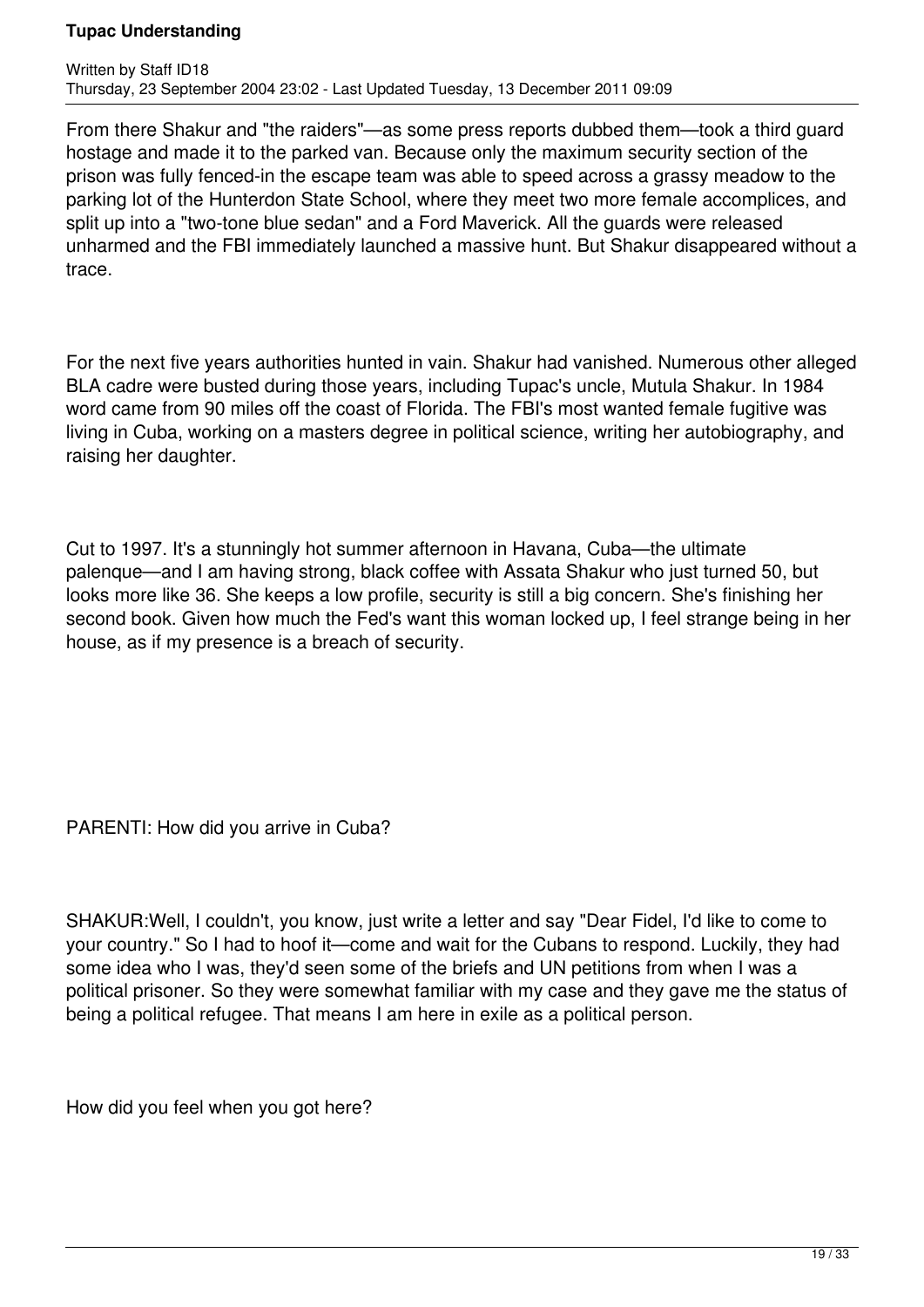I was really overwhelmed. Even though I considered myself a socialist, I had these insane, silly notions about Cuba. I mean, I grew up in the 1950s when little kids were hiding under their desks, because "the communists were coming." So even though I was very supportive of the revolution, I expected everyone to go around in green fatigues looking like Fidel, speaking in a very stereotypical way, "the revolution must continue, Companero. Let us, triumph, Comrade." When I got here people were just people, doing what they had where I came from. It's a country with a strong sense of community. Unlike the U.S., folks aren't as isolated. People are really into other people.

Also, I didn't know there were all these black people here and that there was this whole Afro-Cuban culture. My image of Cuba was Che Guevara and Fidel Castro, I hadn't heard of Antonio Maceo [a hero of the Cuban war of independence] and other Africans who had played a role in Cuban history.

The lack of brand names and consumerism also really hit me. You go into a store and there would be a bag of "rice." It undermined what I had taken for granted in the absurd zone where people are like, "Hey, I only eat uncle so and so's brand of rice."

So, how were you greeted by the Cuban state?

They've treated me very well. It was different from what I expected, I thought they might be pushy. But they were more interested in what I wanted to do, in my projects. I told them that the most important things were to unite with my daughter and to write a book. They said, "What do you need to do that?" They were also interested in my vision of the struggle of African people in the United States. I was so impressed by that. Because I grew up—so to speak—in the movement dealing with white leftists who were very bossy and wanted to tell us what to do and thought they knew everything. The Cuban attitude was one of solidarity with respect. It was a profound lesson in cooperation.

Did they introduce you to people or guide you around for a while?

They gave me a dictionary, an apartment, took me to some historical places, and then I was pretty much on my own. My daughter came down, after prolonged harassment and being denied a passport, and she became my number one priority. We discovered Cuban schools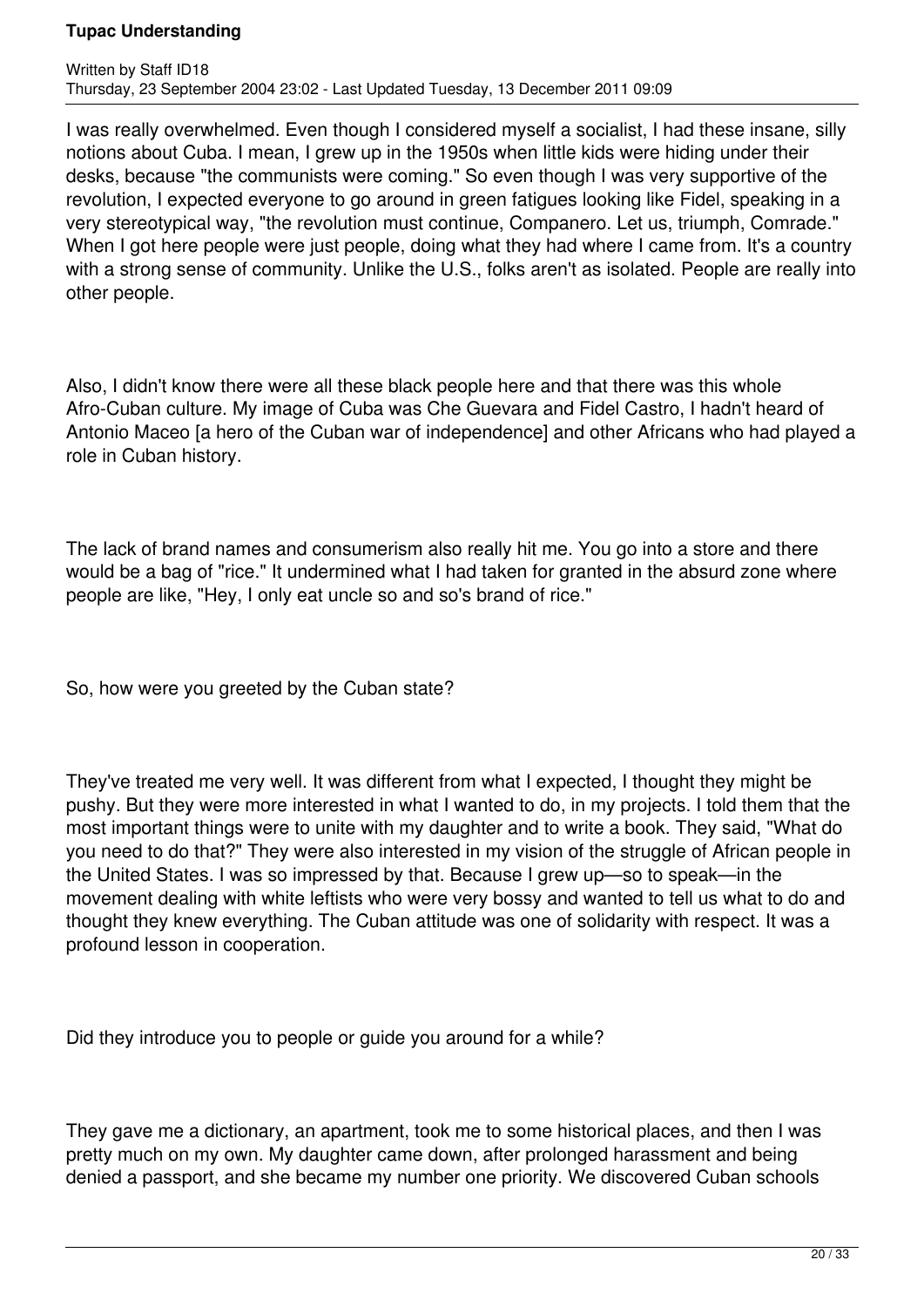together, we did the sixth grade together, explored parks, and the beach.

She was taken from you at birth, right?

Yeah. It's not like Cuba where you get to breast feed in prison and where they work closely with the family. Some mothers in the U.S. never get to see their newborns. I was with my daughter for a week before they sent me back to the prison. That was one of the most difficult periods of my life, that separation. It's only been recently that I've been able to talk about it. I had to just block it out, otherwise I think I might have gone insane. In 1979, when I escaped, she was only five years old.

You came to Cuba how soon after?

Five years later, in 1984.

I know it's probably out of bounds, but where were you during the intervening years?

I was underground. But I don't talk about that period. To do so would put a lot of people who helped me in jeopardy.

Right, I hear you. You've talked about adjusting to Cuba, but could you talk a bit about adjusting to exile.

Well, for me exile means separation from people I love. I didn't, and don't miss the U.S., per se. But black culture, black life in the U.S., that African American flavor, I definitely miss. The language, the movements, the style, I get nostalgic about that.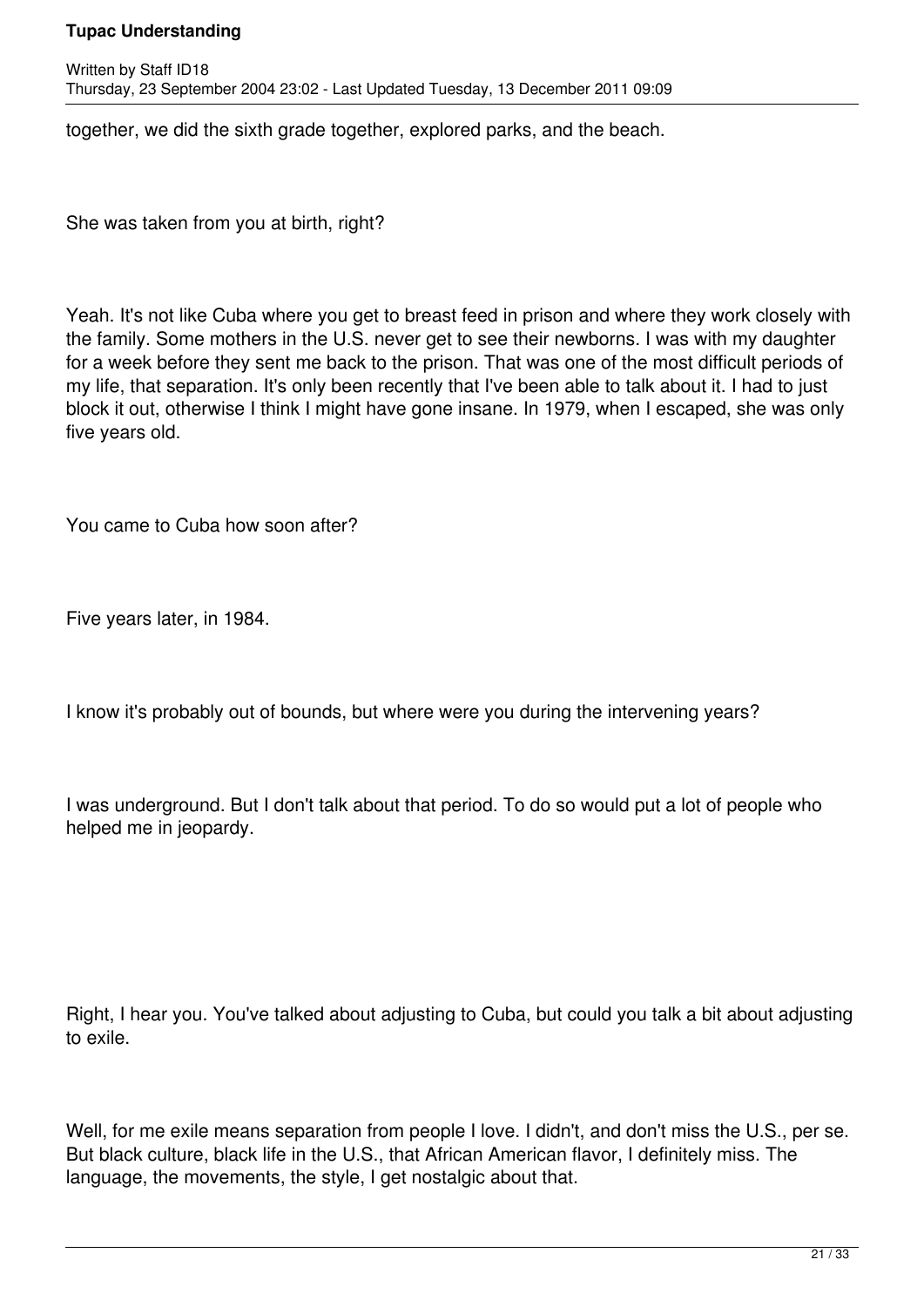Adjusting to exile is coming to grips with the fact that you may never go back to where you come from. The way I dealt with that, psychologically, was thinking about slavery. You know, a slave had to come to grips with the fact that "I may never see Africa again." Then a maroon, a runaway slave, has to—even in the act of freedom—adjust to the fact that being free or struggling for freedom means, "I'll be separated from people I love." So I drew on that and people like Harriet Tubman and all those people who got away from slavery. Because, that's what prison looked like. It looked like slavery. It felt like slavery. It was black people and people of color in chains. And the way I got there was slavery. If you stand up and say, "I don't go for the status quo." Then "we got something for you, it's a whip, a chain, a cell."

Even in being free it was like, "I am free but now what?" There was a lot to get used to. Living in a society committed to social justice, a third world country with a lot of problems. It took a while to understand all that Cubans are up against and fully appreciate all they are trying to do.

Did the Africanness of Cuba help, did that provide solace?

The first thing that was comforting was the politics. It was such a relief. You know, in the States you feel overwhelmed by the negative messages that you get and you just feel weird, like you're the only one seeing all this pain and inequality. People are saying, "Forget about that, just try to get rich, dog eat dog, get your own, buy, spend, consume." So living here was an affirmation of myself, it was like "Okay, there are lots of people who get outraged at injustice."

The African culture I discovered later. At first I was learning the politics, about socialism—what it feels like to live in a country where everything is owned by the people, where health care and medicine are free. Then I started to learn about the Afro-Cuban religions, the Santaria, Palo Monte, the Abakua. I wanted to understand the ceremonies and the philosophy. I really came to grips with how much we—Black people in the U.S.—were robbed of. Whether it's the tambours, the drums, or the dances. Here, they still know rituals preserved from slavery times. It was like finding another piece of myself. I had to find an African name. I'm still looking for pieces of that Africa I was torn from. I've found it here in all aspects of the culture. There is a tendency to reduce the Africanness of Cuba to the Santaria. But it's in the literature, the language, the politics.

When the USSR collapsed, did you worry about a counter revolution in Cuba and, by extension,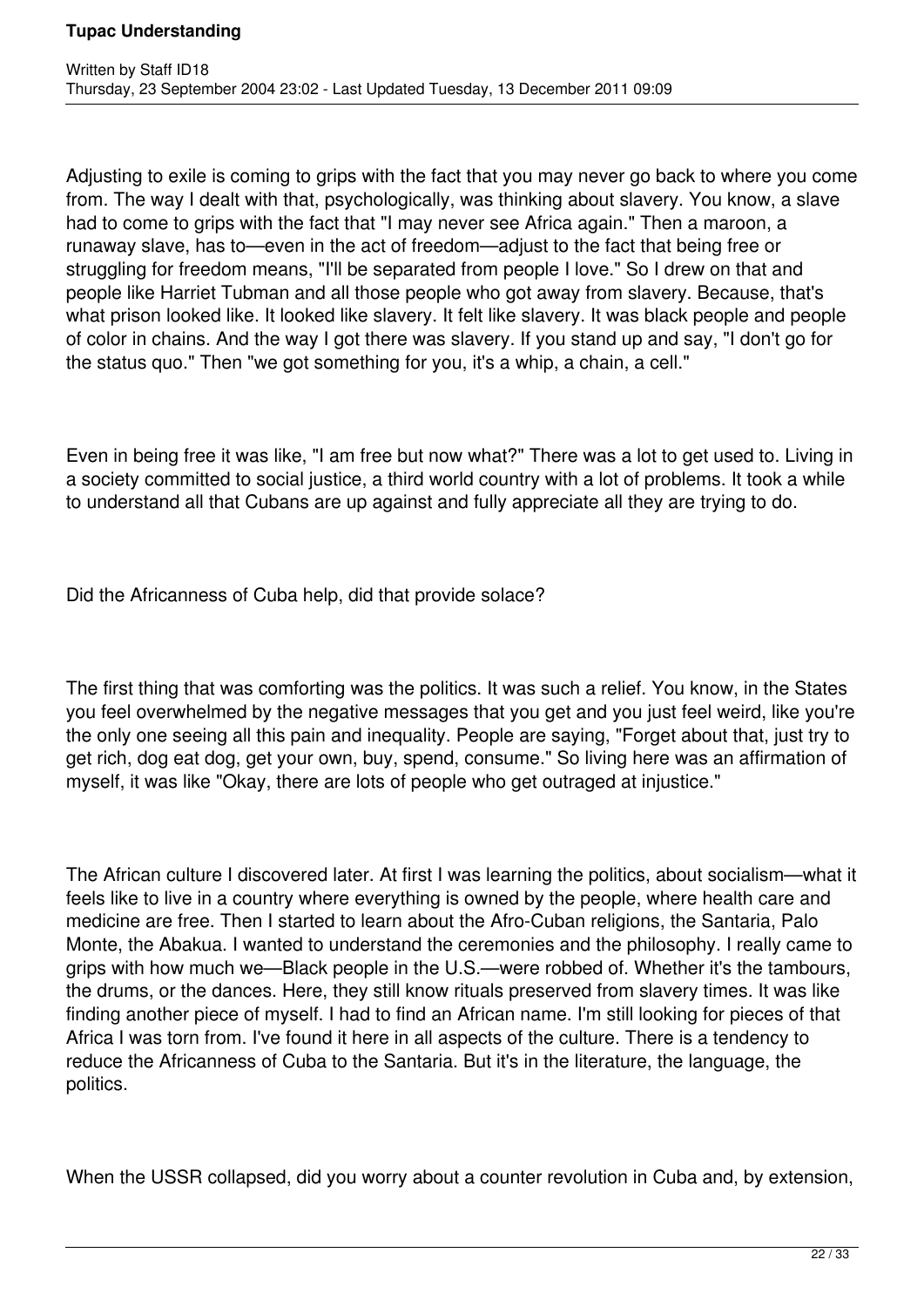your own safety?

Of course. I would have to have been nuts not to worry. People would come down here from the States and say, "How long do you think the revolution has—two months, three months? Do you think the revolution will survive? You better get out of here." It was rough.

Cubans were complaining every day, which is totally sane. I mean, who wouldn't? The food situation was really bad, much worse than now, no transportation, eight-hour blackouts. We would sit in the dark and wonder, "How much can people take?" I've been to prison and lived in the States, so I can take damn near anything. I felt I could survive whatever—anything except U.S. imperialism coming in and taking control. That's the one thing I couldn't survive.

Luckily, a lot of Cubans felt the same way. It took a lot for people to pull through, waiting hours for the bus before work. It wasn't easy. But this isn't a superficial, imposed revolution. This is one of those gut revolutions. One of those blood, sweat and tears revolutions. This is one of those revolutions where people are like, "We ain't going back on the plantation, period. We don't care if you're Uncle Sam, we don't care about your guided missiles, about your filthy, dirty CIA maneuvers. We're this island of 11 million people and we're gonna live the way we want and if you don't like it, go take a ride." And we could get stronger with the language. Of course, not everyone feels like that, but enough do.

What about race and racism in Cuba?

That's a big question. The revolution has only been around 30-something years. It would be fantasy to believe that the Cubans could have completely gotten rid of racism in that short a time. Socialism is not a magic wand: wave it and everything changes.

Can you be more specific about the successes and failures along these lines?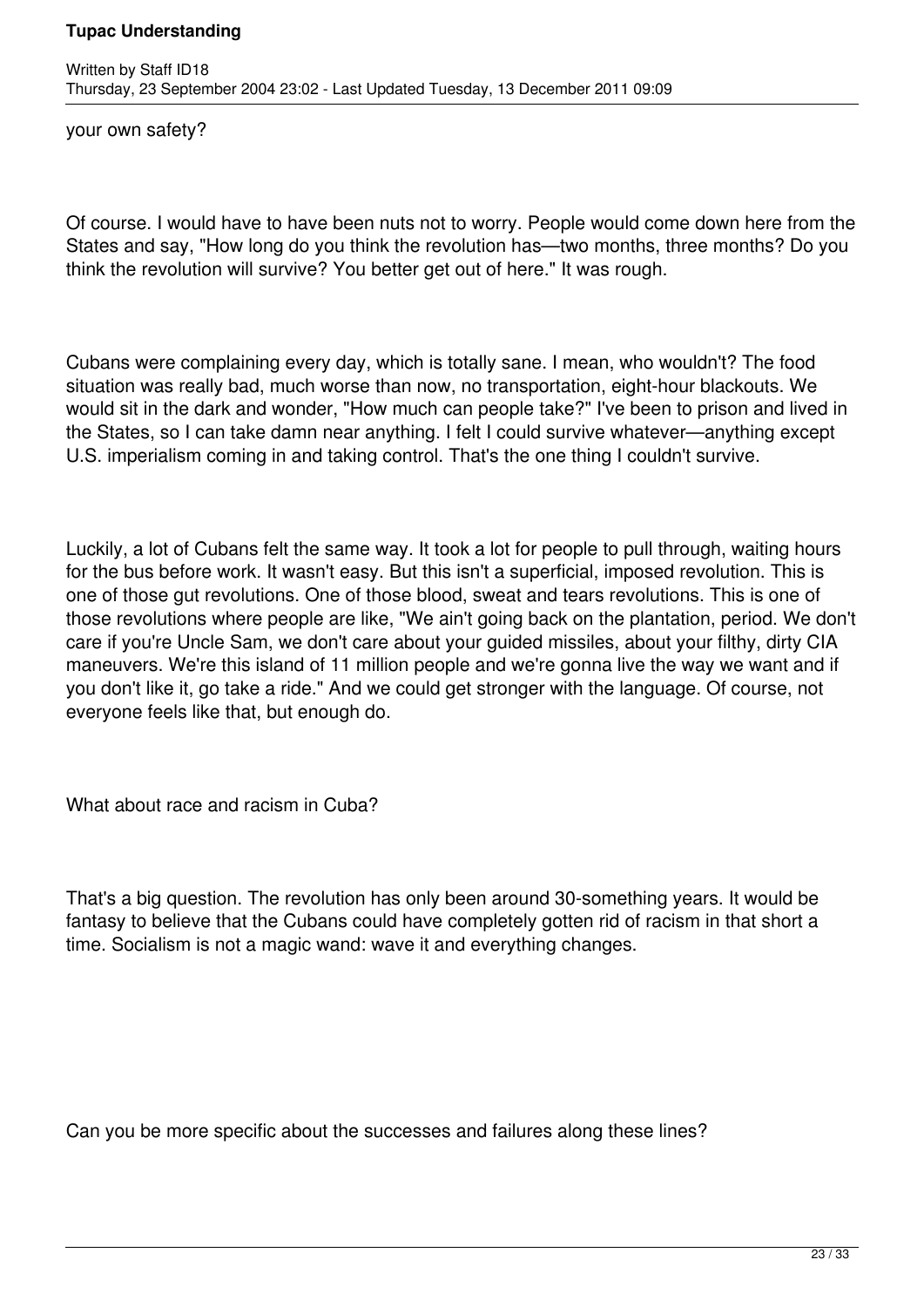I can't think of any area of the country that is segregated. Another example, the third congress of the Cuban Communist Party was focused on making party leadership reflect the actual number of people of color and women in the country. Unfortunately by the time the Fourth Congress rolled around the whole focus had to be on the survival of the revolution. When the Soviet Union and the socialist camp collapsed Cuba lost something like 85 percent of its income. It's a process but I honestly think that there's room for a lot of changes throughout the culture. Some people still talk about "good hair" and "bad hair."

Some people think light skin is good, that if you marry a light person you're advancing the race. There are a lot of contradictions in peoples' consciousness. There still needs to be de-eurocentrizing of the schools, though Cuba is further along with that than most places in the world. In fairness, I think that race relations in Cuba are 20 times better than they are in the States and I believe the revolution is committed to eliminating racism completely.

I also feel that the special period has changed conditions in Cuba. It's brought in lots of white tourists, many of whom are racists and expect to be waited on subserviently.

Another thing is the joint venture corporations which bring their racist ideas and racist corporate practices, for example not hiring enough blacks. All of that means the revolution has to be more vigilant than ever in identifying and dealing with racism.

A charge one hears, even on the left, is that institutional racism still exists in Cuba. Is that true? Does one find racist patterns in allocation of housing, work, or the functions of criminal justice?

No. I don't think institutional racism, as such, exists in Cuba. But at the same time, people have their personal prejudices. Obviously these people, with these personal prejudices, must work somewhere, and must have some influence on the institutions they work in. But I think it's superficial to say racism is institutionalized in Cuba.

I believe that there needs to be a constant campaign to educate people, sensitize people, and analyze racism. The fight against racism always has two levels; the level of politics and policy but also the level of individual consciousness. One of the things that influences ideas about race in Cuba is that the revolution happened in 1959, when the world had a very limited understanding of what racism was. During the 1960s, the world saw the black power movement,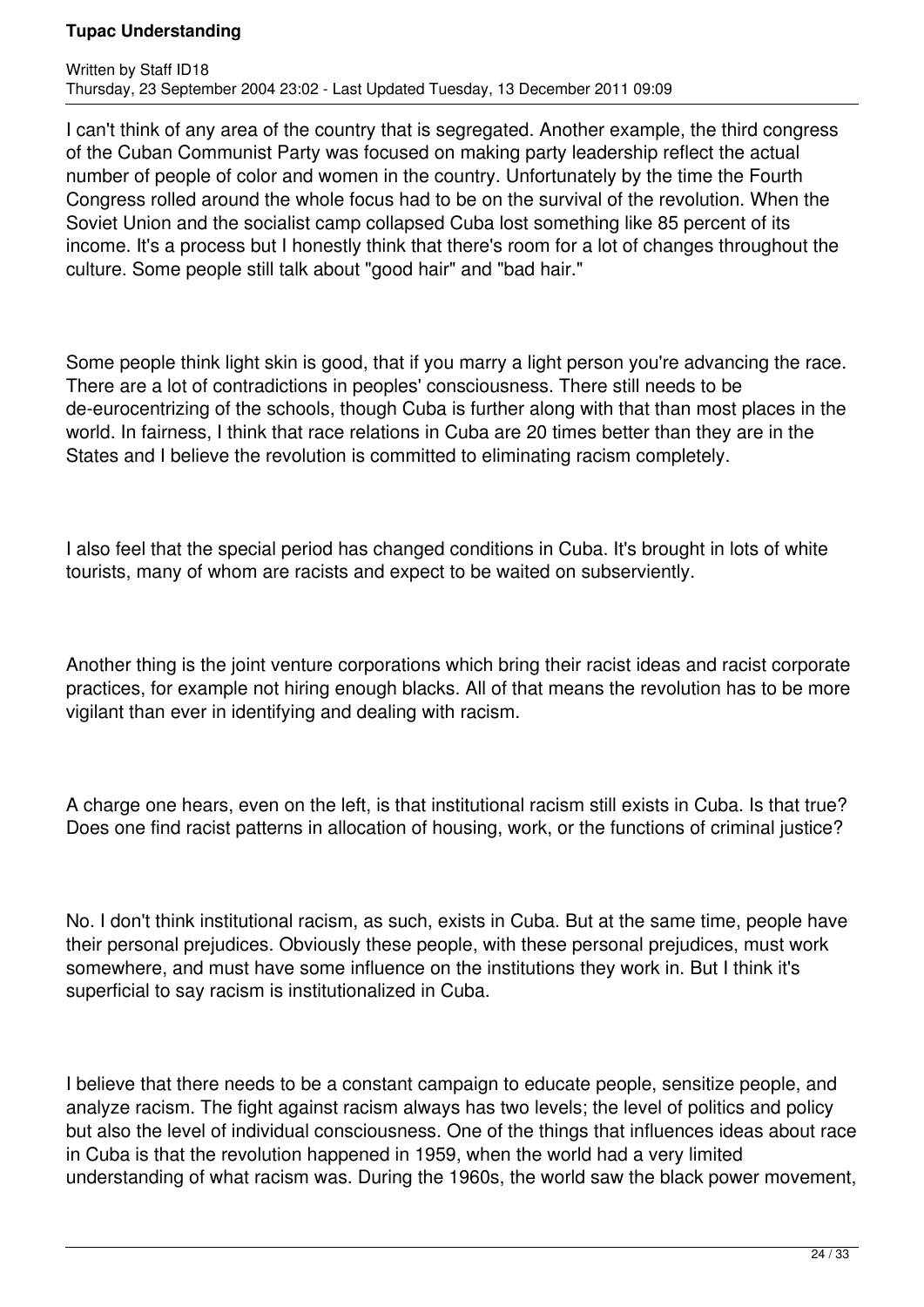which I, for one, very much benefited from. You know "black is beautiful," exploring African art, literature, and culture. That process didn't really happen in Cuba. Over the years, the revolution accomplished so much that most people thought that meant the end of racism. For example, I'd say that more than 90 percent of black people with college degrees were able to do so because of the revolution. They were in a different historical place. The emphasis, for very good reasons, was on black-white unity and the survival of the revolution. So it's only now that people in the universities are looking into the politics of identity.

What do you think of the various situations of your former comrades? For example, the recent releases of Geronimo Pratt, Johnny Spain, and Dhoruba Bin Wahad; the continued work of Angela Davis and Bobby Seale; and, on a downside, the political trajectory of Eldridge Cleaver and the death of Huey Newton?

There have been some victories. And those victories have come about from a lot of hard work. But it took a long time. It took Geronimo 27 years and Dhoruba 19 years to prove that they were innocent and victimized by COINTELPRO. The government has admitted that it operated COINTELPRO but it hasn't admitted to victimizing anyone. How can that be? I think that people in the States should be struggling for the immediate freedom of Mumia Abu Jamal and amnesty for all political prisoners. I think that the reason these tasks are largely neglected reflects not only the weakness of the left, but its racism.

On the positive side, I think a lot of people are growing and healing. Many of us are for the first time analyzing the way we were wounded. Not just as Africans, but as people in the movement who were, and still are, subjected to terror and surveillance. We're finally able to come together and acknowledge that the repression was real and say, "We need to heal." I have hope for a lot of those people who were burnt out or addicted to drugs or alcohol, the casualties of our struggle. Given all that we were and are up against I think we did pretty well.

What effect do you think Rap music has on the movement for social justice today?

Hip Hop can be a very powerful weapon to help expand young people's political and social consciousness. But just as with any weapon, if you don't know how to use it, if you don't know where to point it, or what you're using it for, you can end up shooting yourself in the foot or killing your sisters or brothers. The government recognized immediately that Rap music has enormous revolutionary potential. Certain politicians got on the bandwagon to attack Rappers like Sister Soldier and NWA. You've got various police organizations across the country who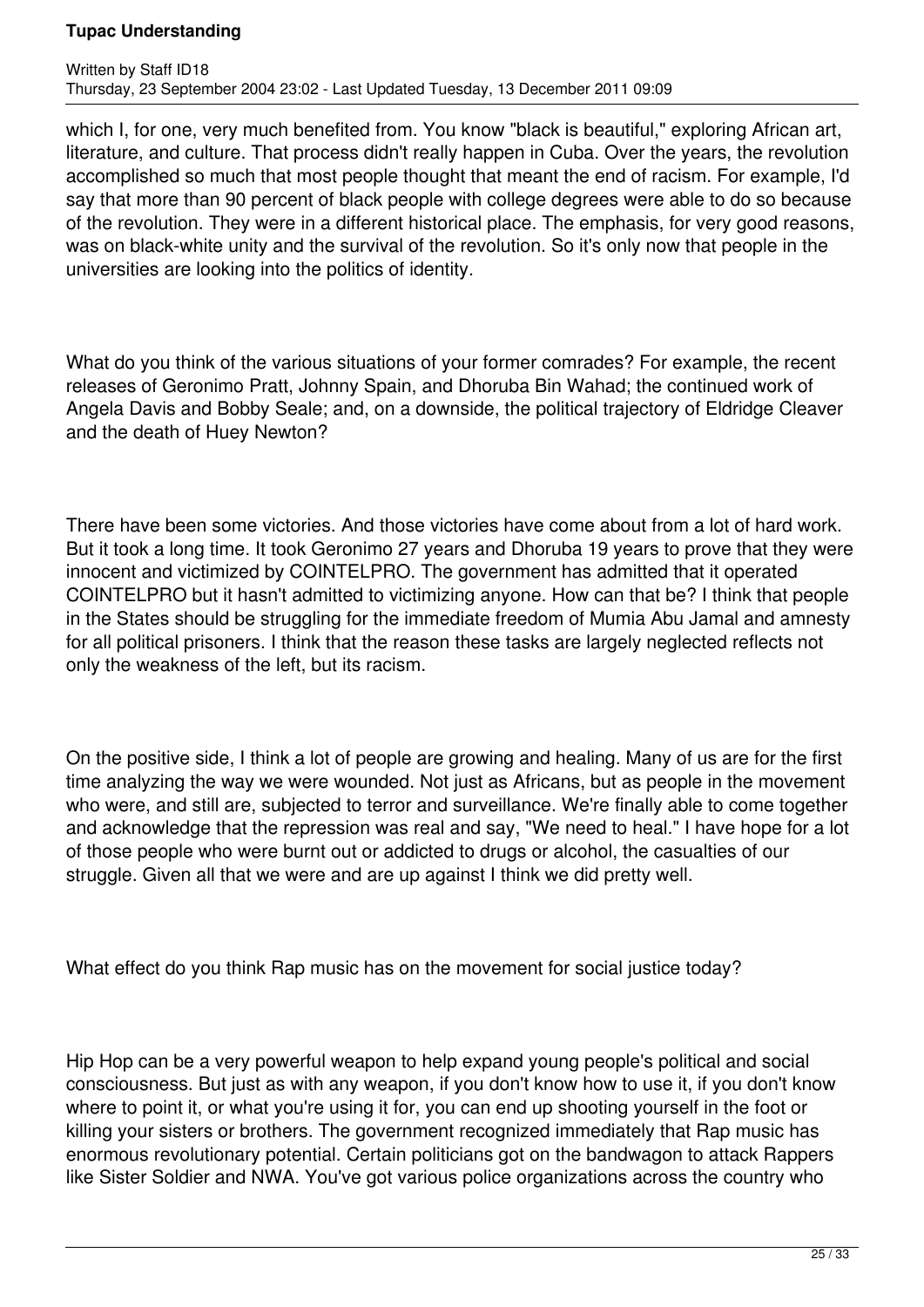have openly expressed their hostility towards Rap artists. For them, most Rappers fall in the category of potential criminals, cop killers, or subversives.

If you don't believe that the FBI has extensive files on every popular Rap artist, you probably believe in the Easter bunny or the tooth fairy. It's a known fact that more than a few Rappers are under constant police surveillance.

There's been speculation that Tupac Shakur was set up on those rape charges. He makes reference to it in one of his songs. Do you think there is a COINTELPRO program against Rappers?

It's a definite possibility. Divide and conquer is what the FBI does best. Just look at the history. The FBI engineered the split in the Black Panther party. The police and the government have pitted organizations against each other, gangs against each other, leaders against each other. Now you've got this East coast versus West coast thing.

Look, we came over on the same boats, we slaved on the same plantations together, and we're all being oppressed, brutalized, and incarcerated together in mega numbers, what sense does it make for us to be fighting each other? So yes, I believe the government encouraged this in-fighting, and I wouldn't be surprised to find out that they set Tupac up more than once.

What did you think of Tupac's music?

I think Tupac was a genius. He had so much talent. I love his music, even when I don't agree with what he's saying or the premises he's operating on. He was able to touch so much gut stuff, that most people don't even recognize, much less have the ability to express.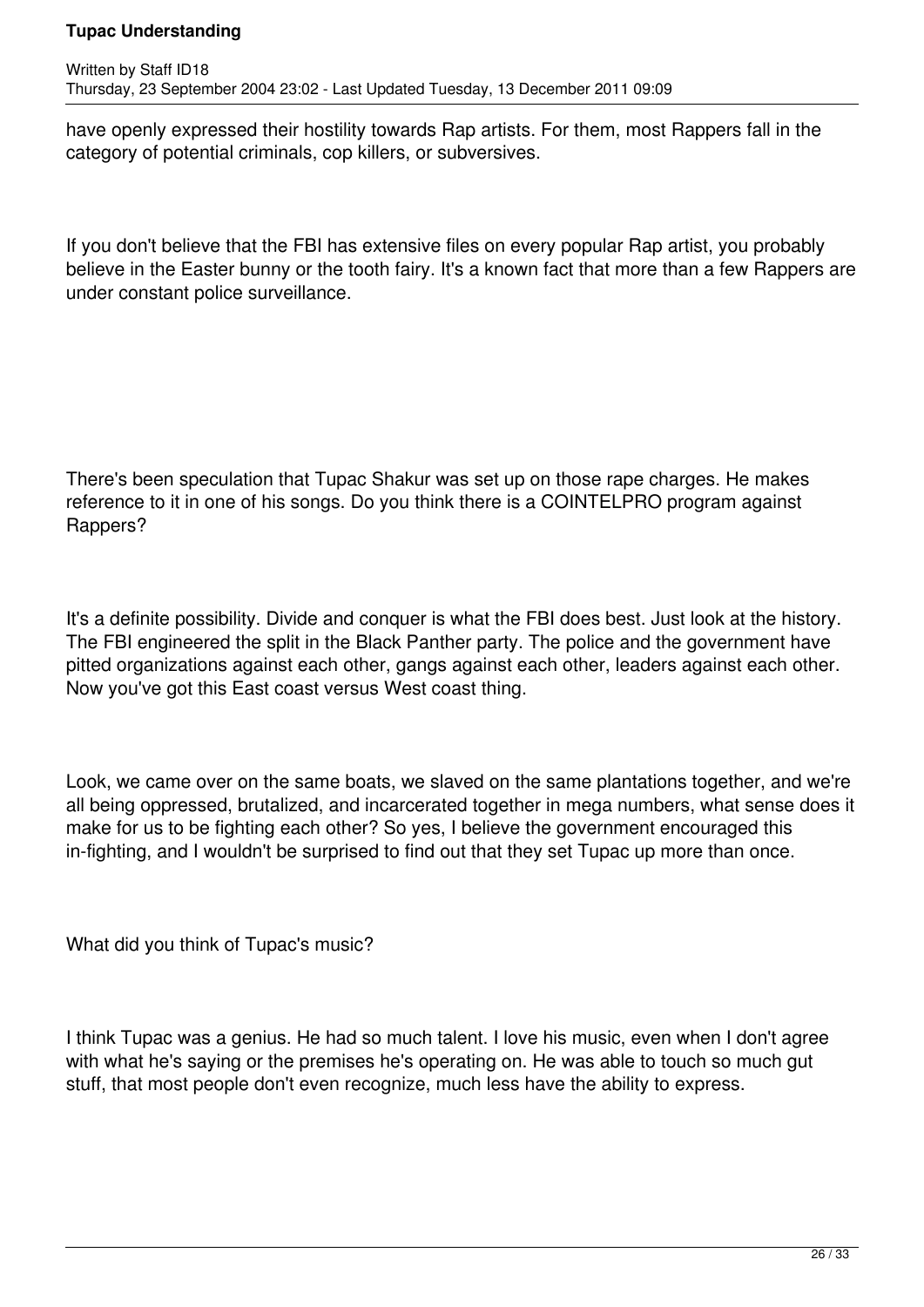What are your thoughts on his contradictory role as child of the movement and, on the other hand, a gangster Rapper?

That contradictory consciousness you're talking about is all over the place. Unfortunately it's nothing new. In the 1960s and the 1970s people like Huey Newton and Eldridge Cleaver, clearly exhibited aspects of that confusion, and mixed up revolutionary politics with gangsterism. The mind destroying machine works overtime, getting us to crave power and money instead of justice. We've all been a bit brainwashed and confused.

I don't care who you are, Hollywood has crept into your head. The act of being free has a lot to do with becoming unbrainwashed. I hear all these Rappers talking about keeping it real and, at the same time, they're selling big-time fantasies. These Rap videos made in fancy clubs, casinos, rented mansions, around rented swimming pools, rented yachts, rented private planes, rented helicopters. Most of the people in the Rap business are barely making it.

Tupac was an exception. He was only 25 when he died, and one of the things that makes me sad is that there was no strong community of African revolutionaries to protect him and help educate him. Those who loved him did all they could, but they were competing with some very forceful, seductive, negative influences.

As a movement, I think we have to become much more involved in educating and supporting our young people. Black people, African people are just as discriminated against and brutalized as we were in the 1960s, and racism is very much on the agenda of both the Republican and Democratic parties. We need to rebuild a movement capable of liberating our people. There's nothing we can do to bring Tupac back, but we can learn from his death. You can hear a lot of love in Tupac's work. We need to work to create a world where the Tupacs of the world can grow and love and not be afraid that some fool with a Glock is going to blow their brains out.

As far as I'm concerned Rappers need to be spending a lot more time studying and struggling. As for the myth of Tupac being alive, the last thing we need is more nonsense. I don't care who you are or what you do, when they put that microphone in front of you, try to make sure you have something worthwhile to say.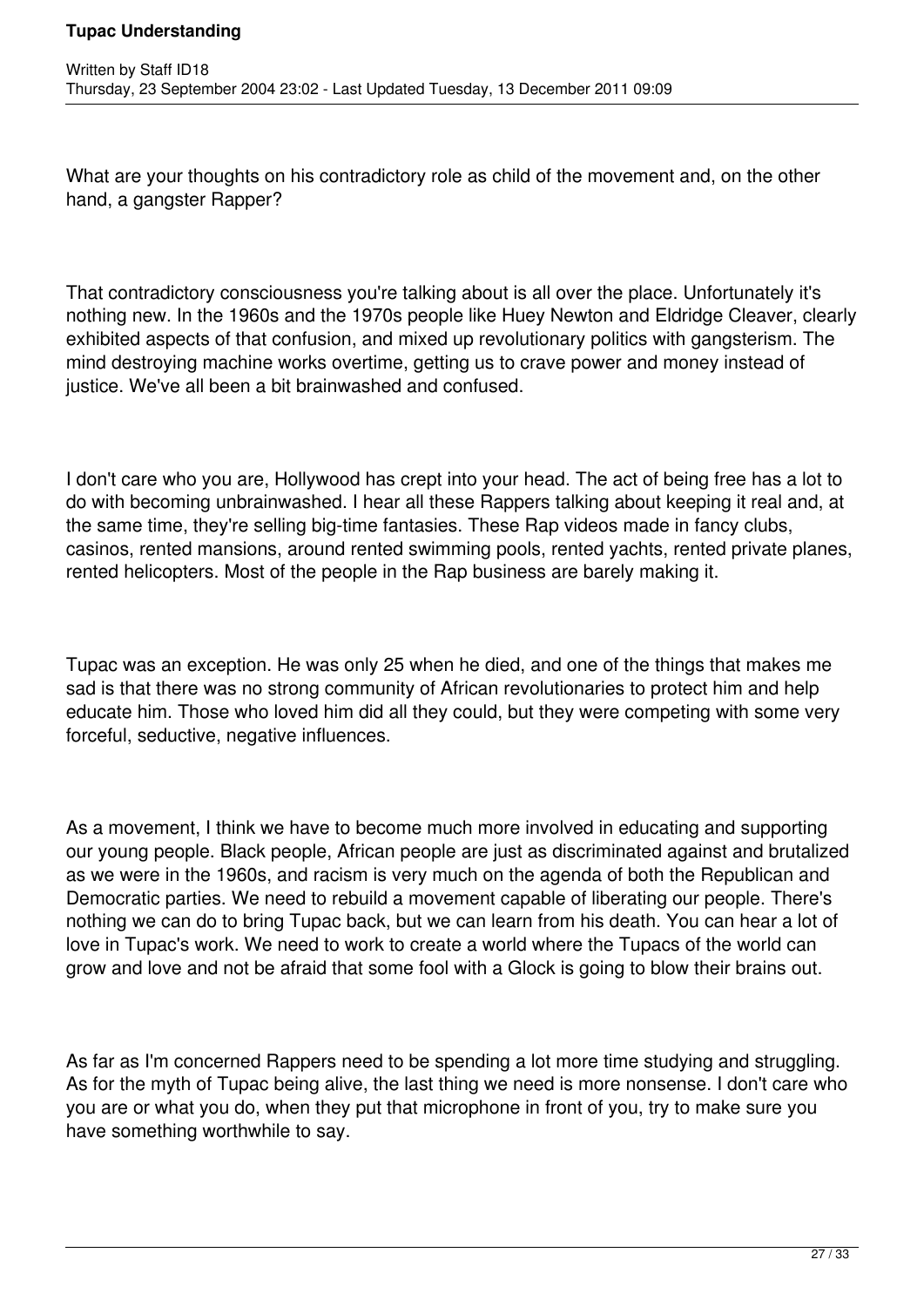Are you still a revolutionary?

I am still a revolutionary, because I believe that in the United States there needs to be a complete and profound change in the system of so called democracy. It's really a "dollarocracy." Which millionaire is going to get elected? Can you imagine if you went to a restaurant and the only thing on the menu was dried turd or dead fungus. That's not appetizing. I feel the same way about the political spectrum in the U.S. What exists now has got to go. All of it: how wealth is distributed, how the environment is treated. If you let these crazy politicians keep ruling, the planet will be destroyed.

In the 1960s, organizations you worked with advocated armed self-defense, how do you think social change can best be achieved in the States today?

I still believe in self-defense and self-determination for Africans and other oppressed people in America. I believe in peace, but I think it's totally immoral to brutalize and oppress people, to commit genocide against people and then tell them they don't have the right to free themselves in whatever way they deem necessary. But right now the most important thing is consciousness raising. Making social change and social justice means people have to be more conscious across the board, inside and outside the movement, not only around race, but around class, sexism, the ecology, whatever. The methods of 1917, standing on a corner with leaflets, standing next to someone saying, "Workers of the world unite," won't work. We need to use alternative means of communication. The old ways of attaining consciousness aren't going to work. The little Leninist study groups won't do it. We need to use video, audio, the Internet.

We also need to work on the basics of rebuilding community. How are you going to organize or liberate your community if you don't have one? I live in Cuba, right? We get U.S. movies here and I am sick of the monsters; it's the tyranny of the monsters. Every other movie is fear and monsters. They've even got monster babies. People are expected to live in this world of alienation and fear. I hear that in the States people are even afraid to make eye contact on the streets. No social change can happen if people are that isolated. So we need to rebuild a sense of community and that means knocking on doors and reconnecting.

# **Black Political Prisoners in American**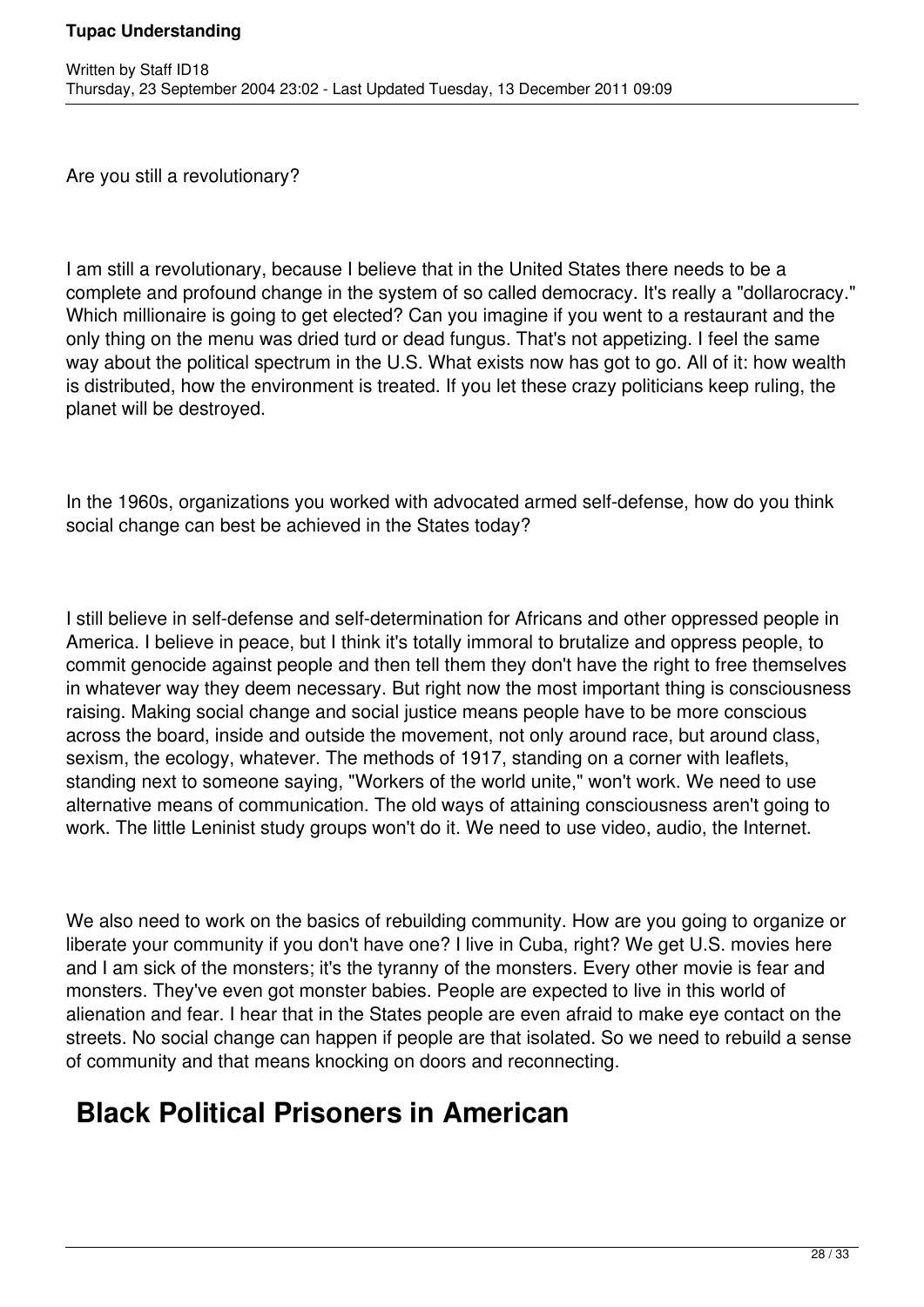TOWARDS A BLACK

POLITICAL PRISONERS IN THE U.S.

FACTSHEET

A PARTIAL LIST OF SOME OF OUR FREEDOM FIGHTERS

Marshall Eddie Conway

Russell Shoats

Veronza Bowers

Sundiata Acoli

Sekou Odinga

Mutulu Shakur

# **Basheer Hameed**

Abdul Majeed

**Jalil Muntaqim**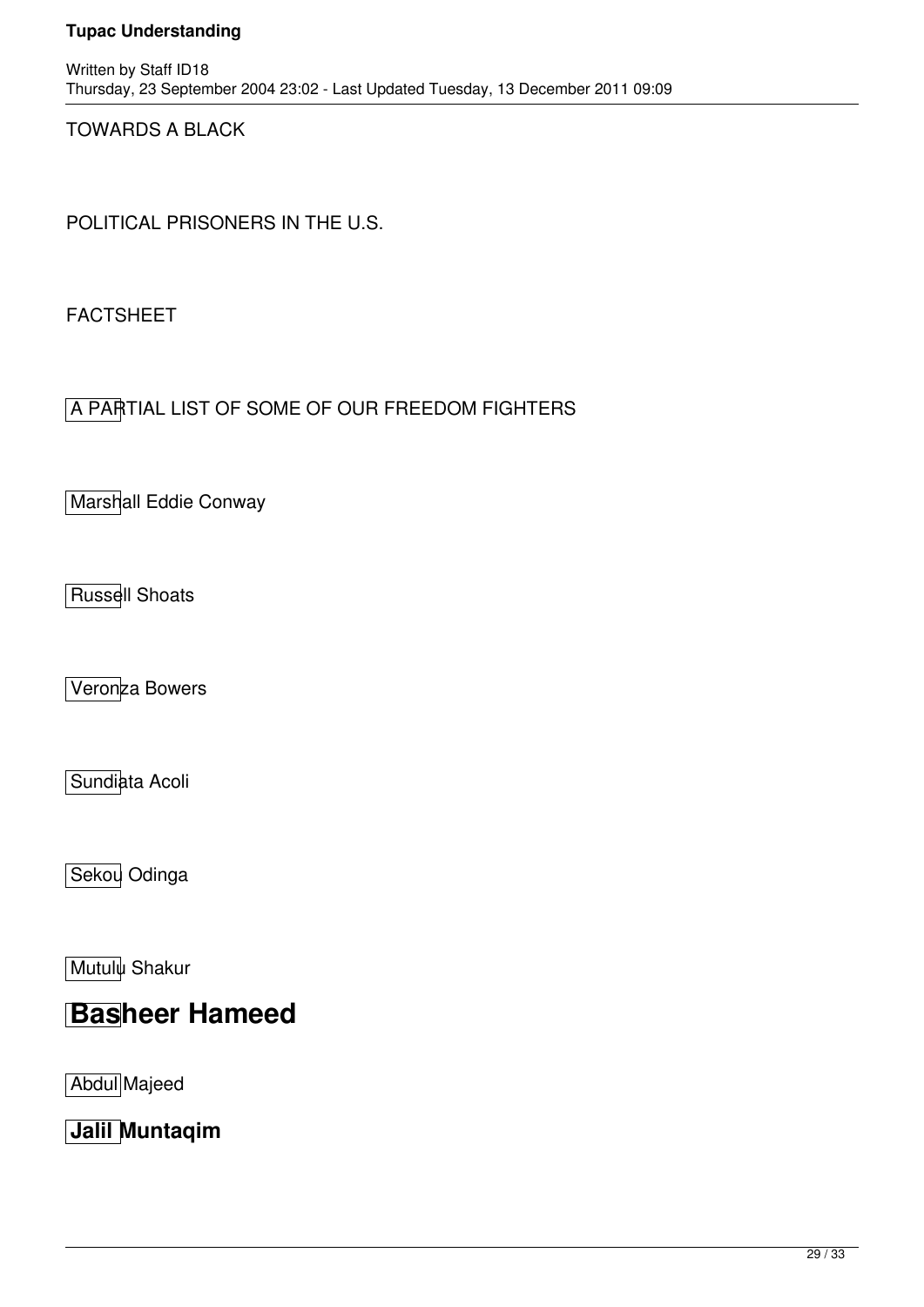Herman Bell

Robert 'Seth' Hayes

Mondo Wa Langa

The Move 9

Sekou Cinque Kambui

Kojo Bomani Sababu

SOME OF THE LONGEST HELD BLACK POLITICAL PRISONERS IN THEU.S.

Mondo Wa Langa-31 years

David Poindexter—31 years

### **Veronza Bowers—31 years Marshall Eddie Conway—31 years**

Jalil Muntaqim—30 years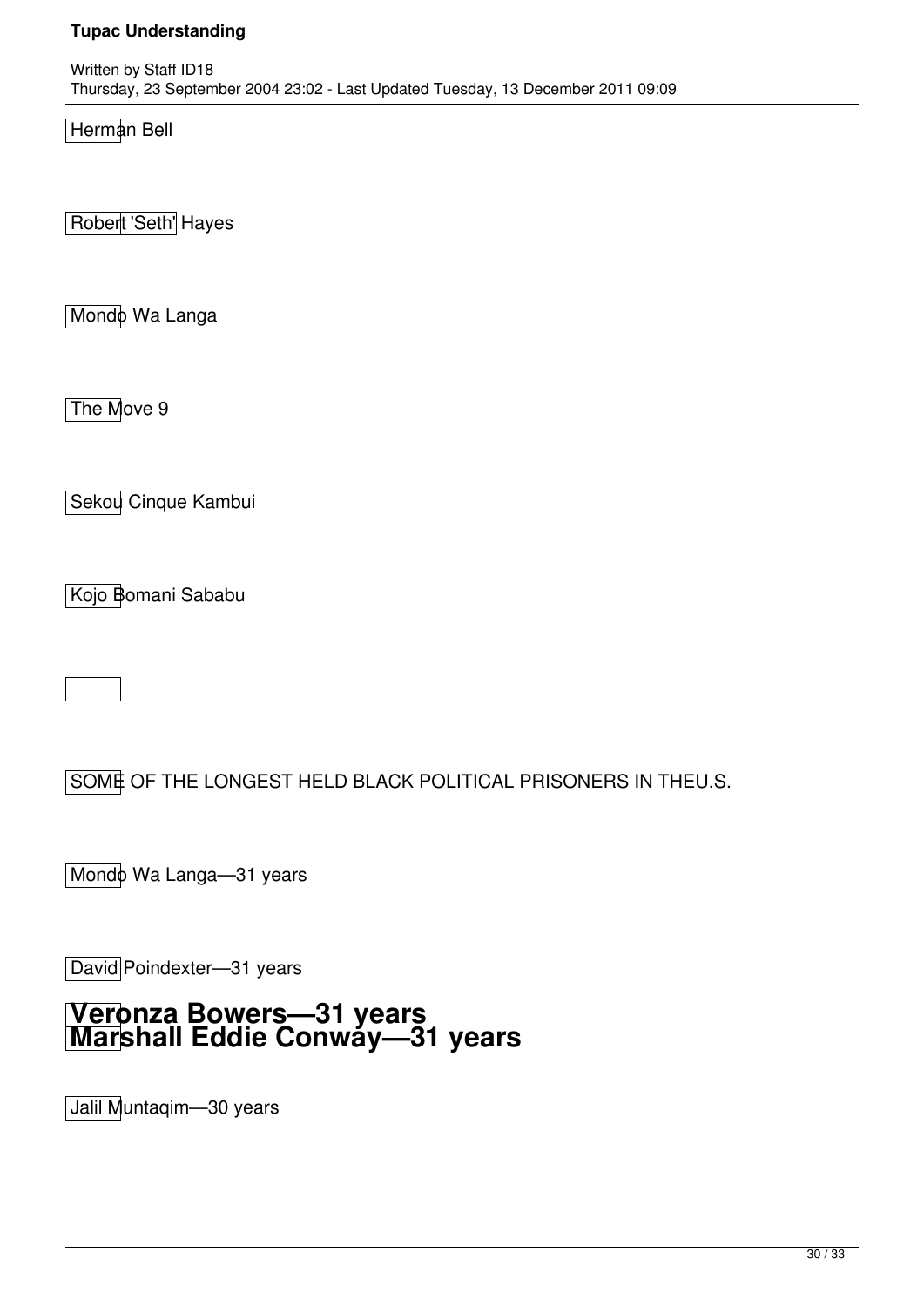Herman Bell—30 years

Robert 'Seth' Hayes—28 years

### **Sundiata Acoli—28 years**

### **BLACK POLITICAL PRISONERS IN EXILE**

Assata Shakur

Nehanda Abiodun

## **Arthur Harris**

Donald Cox

### BLACK POLITICAL PRISONERS WHO DIED IN CAPTIVITY OR EXECUTED

Kwasi Balagoon—Died In Captivity

Ajamu Nasser—Executed

Ziyon Yisrayael—Executed

# **Merle Africa—Died in Captivity**

Albert 'Nuh' Washington—Died In Captivity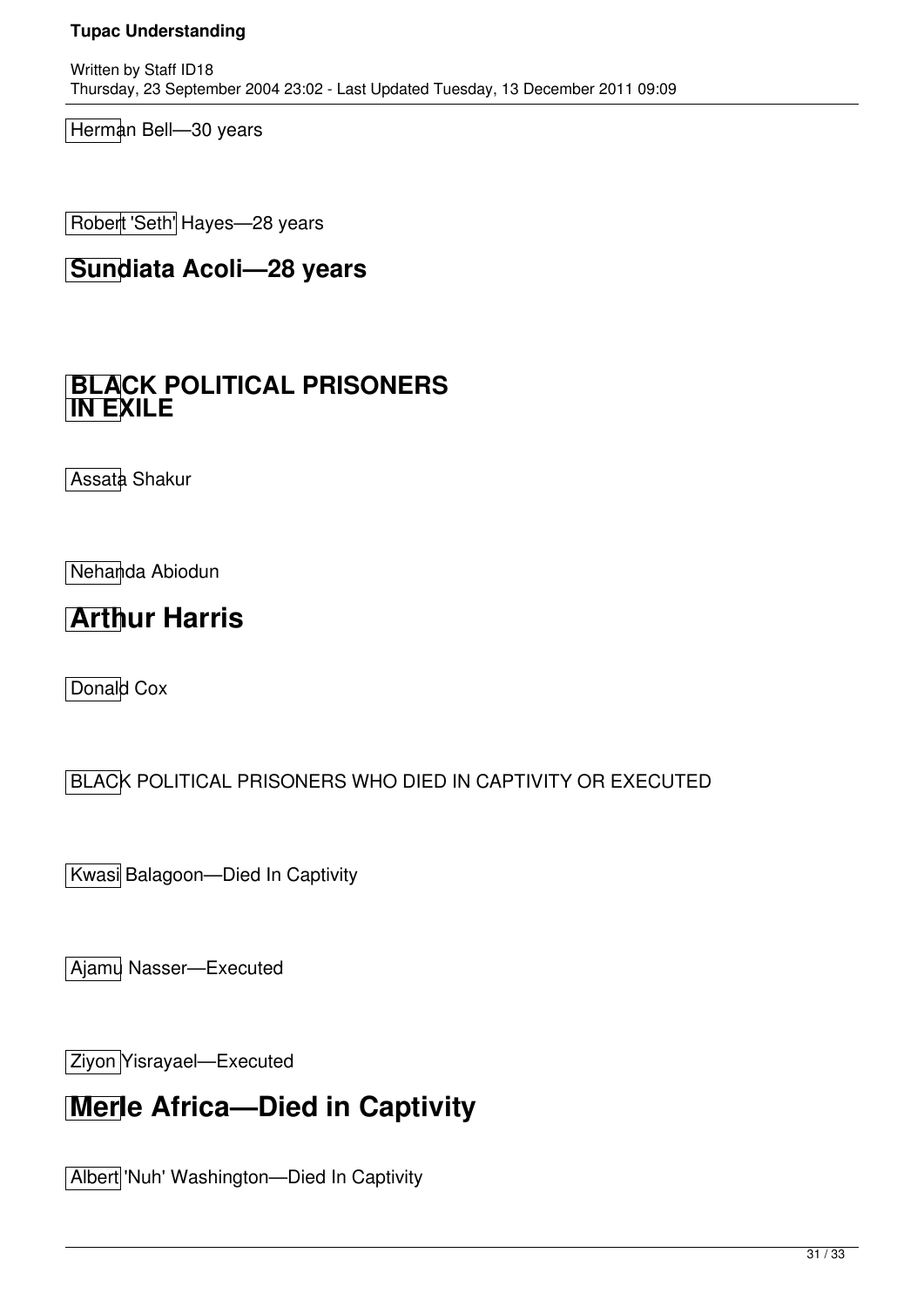Teddy 'Jah' Heath—Died In Captivity

### BLACK POLITICAL PRISONERS FACING THE DEATH PENALTY

Mumia Abu-Jamal

Imam Jamil Al-Amin (H. Rap Brown)

FIND OUT HOW YOU CAN GET INVOLVED

FREE ALL POLITICAL PRISONERS!

FREE THE LAND!

For more information, contact The Jericho Movement P.O. Box 650 New York, NY 10009,

Good websites on Black political prisoners:

www.jerichomovement.com